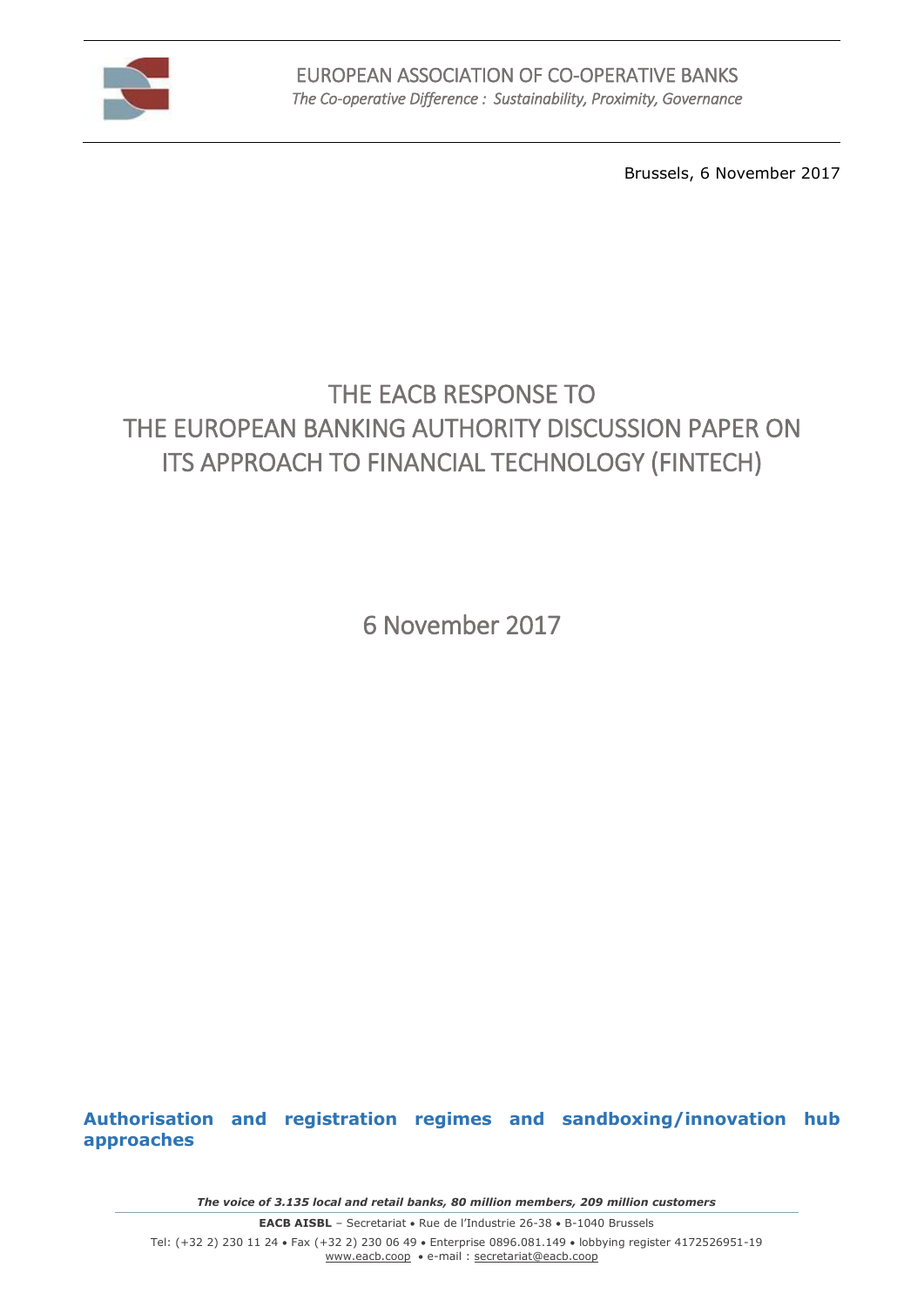

#### **Question 1: Are the issues identified by the EBA and the way forward proposed in section 4.1 relevant and complete? If not, please explain why.**

As a general comment, EACB members appreciate the EBA's FinTech mapping exercise. Even though, as well noted in the discussion paper, the exercise was limited to a sample of 282 FinTech firms, we do think that it nevertheless gives a better insight into the current financial services offered and innovations applied.

It is also very timely that the EBA chose (as did the European Parliament and the Basel Committee on Banking Supervision (BCBS)) to align the definition of FinTech with the one given by the Financial Stability Board (i.e. '*Technologically enabled financial innovation that could result in new business models, applications, processes, or products with an associated material effect on financial markets and institutions and the provision of financial services'*).

Indeed, the term FinTech is most of the time used synonymously with 'FinTech start-up companies', thus ignoring that technology-enabled innovation in financial services does not depend on the size or legacy of a firm and that innovative financial technology–based solutions and services are increasingly being developed by banks.

As acknowledged by the BCBS consultative document '[Sound Practices: Implications of fintech](http://www.bis.org/bcbs/publ/d415.pdf)  [developments for banks and bank supervisors'](http://www.bis.org/bcbs/publ/d415.pdf), the term FinTech has exploded in popularity in recent years and is used variously to describe a wide array of innovations and actors in a rapidly evolving environment. In our view it is particularly important to agree on a common understanding given that, as rightly pointed out in the BCBS paper, the definition can influence how supervisors approach FinTech.

As acknowledged in the EBA discussion paper, the use of technologies by financial services firms is not new per se. Financial services firms have long implemented internal technological solutions to support the provision of services to their customers and to ensure that they comply with their regulatory obligations.

Finally, it is worth noting that in its discussion paper the EBA refers to both innovative services and new market entrants when using the term 'FinTech', which could be confusing.

With regard to the issues and way forward identified by the EBA, we think that they are relevant and comprehensive.

#### Level playing field

EACB members particularly support the EBA's intention to further analyse national regulatory regimes as differences could potentially lead to level playing field issues and forum shopping.

In this fast-changing environment, a level playing field is key to assure not only fair competition but also consumer protection. The latter should remain the key priority. A level playing field has the role of ensuring consumers are not put at risk and that financial stability is maintained, irrespective of the service provider. The Digital Single Market is an opportunity for all operators willing to embrace the digital transformation. The same regulatory conditions and supervision should apply to all actors who seek to innovate and compete on FinTech: large digital players (big tech firms), financial institution players (incumbent banks) and FinTech start-ups players.

Any regulatory framework must keep barriers to entry to a minimum, and should also not hinder incumbents' ability to innovate and develop. The principle of 'same services, same risks, same rules and same supervision' in order to ensure consumer protection and market integrity should always apply.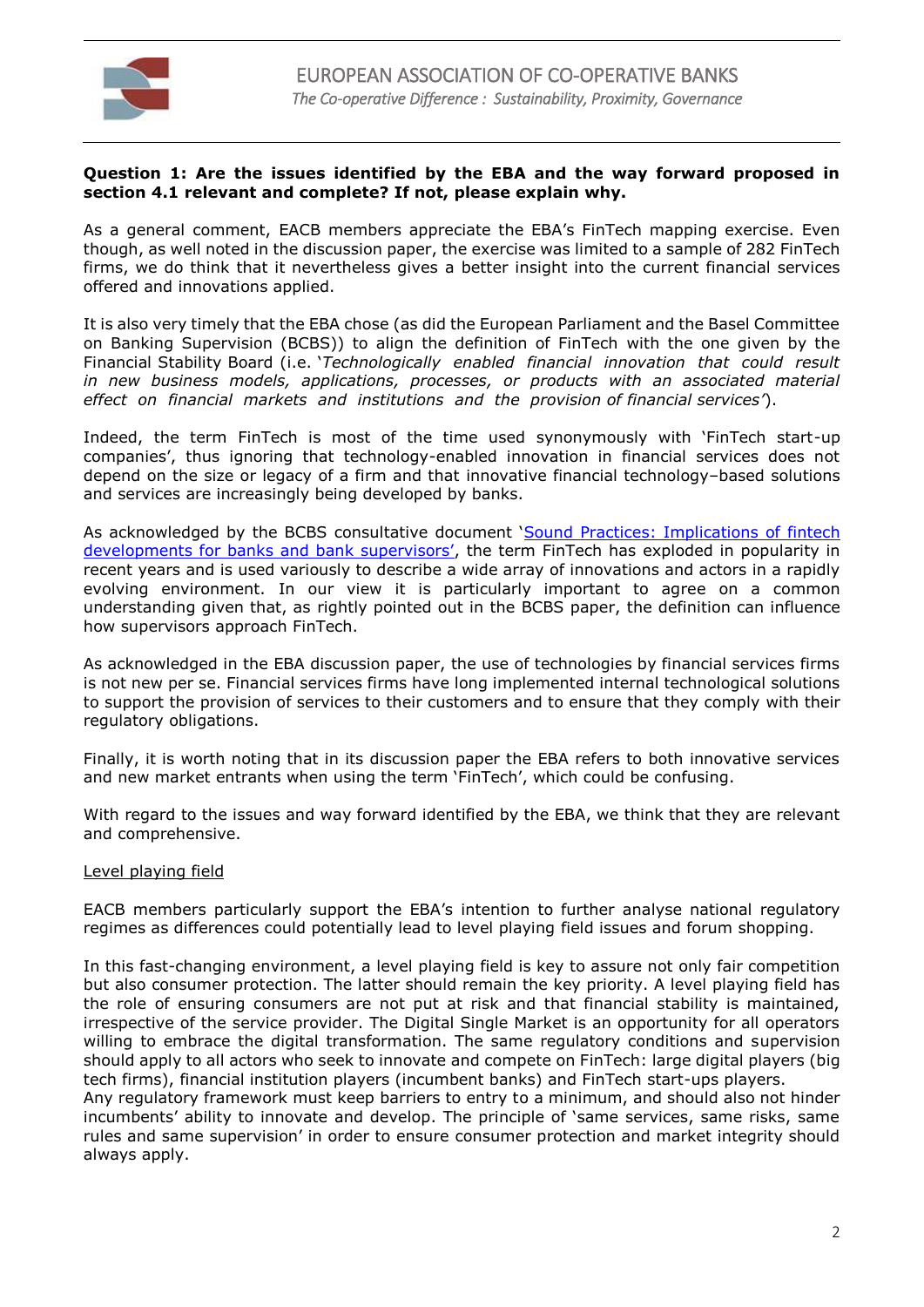

### Innovation hubs/sandboxing similar regimes

There is a need to facilitate the experimentation of new technological solutions and business models to foster innovation. As underlined by the BCBS, in the past two years several regulatory and supervisory bodies have to this end set up a variety of innovation facilitation mechanisms captured under labels such as innovation hubs, accelerators and regulatory sandboxes.

As acknowledge in the BCBS's survey, these terms should first be approached with caution as they could cover very different approaches. Secondly, it is too early to draw firm conclusions on the benefits and challenges of these initiatives and to identify best practices; in particular, concrete insights about the regulatory implications of sandboxes are still limited. Nevertheless, in our opinion competition between national supervisors on the basis of regulatory arbitrage should be avoided at all costs.

Accelerators are private initiatives and it is unrealistic to establish the EU as a whole as an innovation hub. National regulatory sandboxes should provide an efficient gateway for both new entrants and incumbents in the FinTech sector, by providing not only advice in relation to regulatory requirements they will need to comply with, but also as a testing facility in the context of national specificities.

It should be stressed that sandboxes should not be lowering regulatory standards, as consumer protection is paramount. We support the recommendation made in the BCBS's survey that sandbox participants must inform consumers and all relevant stakeholders that the company is providing the service under a sandbox regime.

Even though we are not convinced that sandboxes can provide better results compared to marketdriven innovation, co-operative banks believe that guidelines, if any, should ensure sandboxes or other innovations hubs or similar regimes include both new (start-up) and incumbent (e.g. banks) FinTech providers and that a level playing field with those outside the sandbox is in place by ensuring transparency on the experiments going on and any regulatory 'lenience' considered. We particularly value the importance of further analysing these regimes, also as to whether the means used to achieve the aim of sandboxes to facilitate innovation and competition are in line with existing EU directives and regulations.

It should be noted that there is an increasing cooperation and partnership among incumbent banks and FinTech start-ups to provide innovative products and services that they indeed would need to test commonly. As acknowledged in the mapping exercise, most innovations appear to be applied by both regulated (EU and national) and non-regulated FinTech players.

As a consequence, we agree with the EBA's intention to further assess the features of sandboxing regimes, innovation hubs and similar regimes. While on the one hand we believe that a time of probation should be given at national level to manage regulation in a changing field, on the other, in order to avoid regulatory arbitrage opportunities arising from national regimes establishing regulatory sandboxes, it will be necessary to set up a legal framework with minimum criteria to be complied with under experimentation platforms.

#### EBA Guidelines on authorisations under PSD2

With regard to the EBA proposal to assess the merits of converting the EBA Guidelines on authorisations under PSD2 into RTS, EACB members believe that it would be too early as the Guidelines have just been published (July 2017) and there are no practical experiences on their applications as of yet. If the EBA decides the contrary, justification should be given. Technical Standards should always come from a practical point of view and be easily modified for practical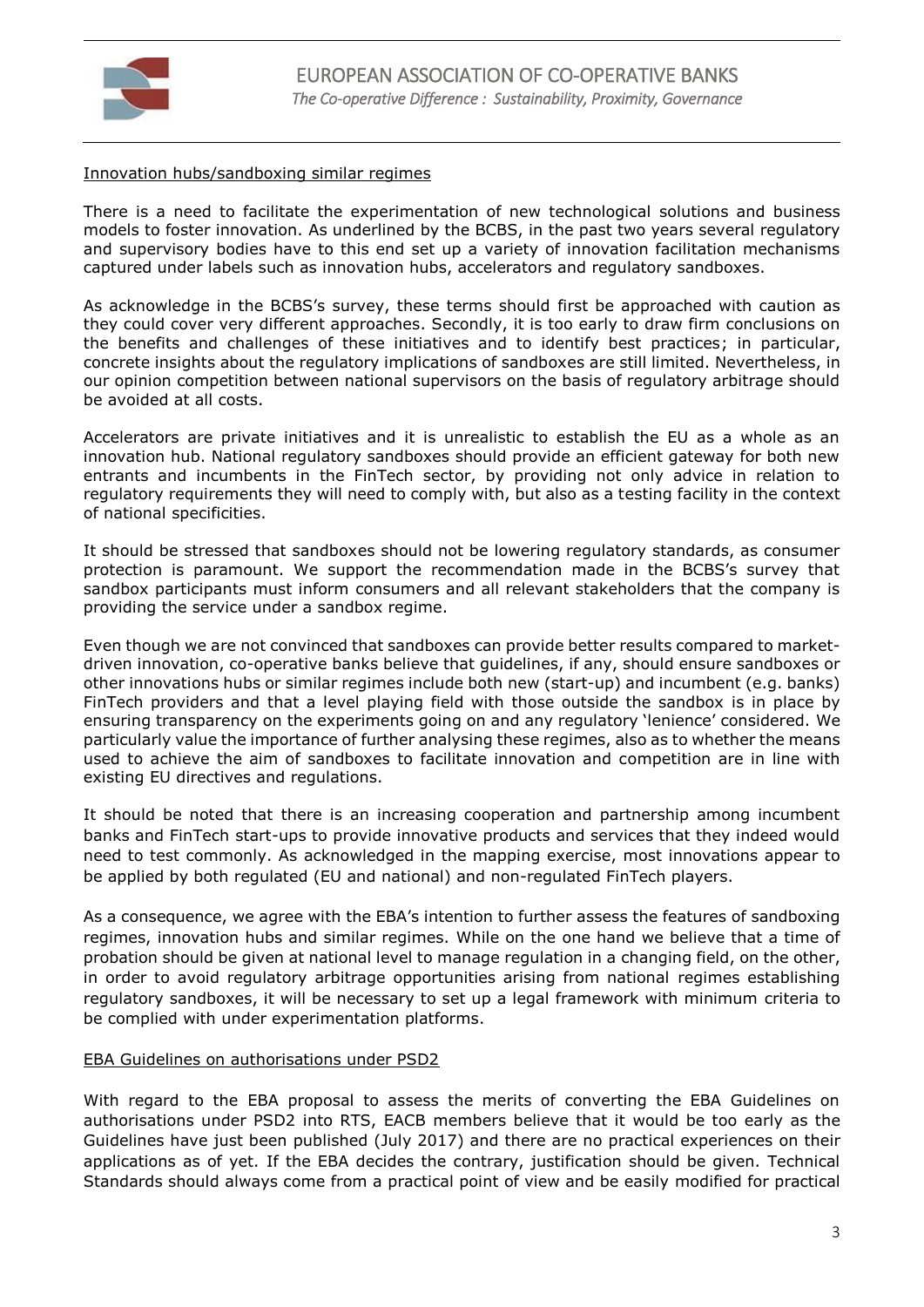

reasons. It would make more sense to go for the option proposed in point d of the EBA Discussion Paper to assess the merits of harmonising the assessment of applications for authorisations in the short term.

## Authorisation and registration regimes

With regard to the EBA's intention to undertake further work to assess the merits of harmonising the assessment of applications for authorisations, we believe that consistency in the authorisation of credit and payment institutions should be the aim across the national legislations in the EU Member States - considering that, as the EBA mapping exercise shows, FinTech firms reported as not regulated under EU or national law provide payment services (33%).

In its consultation on FinTech, the European Commission wonders whether the EU should introduce new licensing categories for FinTech activities.

We believe that the European Commission and other relevant regulators must provide a clear and comprehensive regulatory and supervisory framework before introducing new licensing categories for FinTech activities. A fair, level and competitive playing field must be in place to address the concern that specially licensed FinTech activities would be able to offer services and products in direct competition with full-service banks (incumbent banks), while being subject to a more limited and less burdensome regulatory regime that could harm consumers.

As co-operative banks have been traditional banking channels to members, clients and SMEs, any 'non-bank licensing' for lending or other financial services distort the level playing field, including the risk of a new kind of 'sub-prime crisis', and would weaken those banks which are sustainable pillars of the economy.

When determining what activities are core banking activities, the question to ask is what activities are necessary for a company to undertake to be eligible to be licensed as a national bank.

# **Prudential risks and opportunities for credit institutions, payment institutions and electronic money institutions**

# Prudential risks and opportunities for credit institutions

### **Question 2: Are the issues identified by the EBA and the way forward proposed in subsection 4.2.1 relevant and complete? If not, please explain why.**

We believe that the analysis of changes in the risk profile of credit institutions due to their interaction with FinTech seems complete and relevant. We also believe that existing practices at national level could be considered in this context.

Credit and payment institutions are in a good position when it comes to management of the risks involved in FinTech activities due to existing risk management frameworks and strategies. To control the significant increase in overall operational risks, new entrants should be required to manage risk at the same level as credit and payment institutions. In particular, readiness in terms of cybersecurity capabilities and combating digital fraud should be emphasized. As evidence of this, the BCBS consultative document '*Sound Practices: Implications of fintech developments for banks and bank supervisors'* stresses the fact that FinTech start-ups that provide critical services to large numbers of financial institutions may pose systemic risks to the financial sector.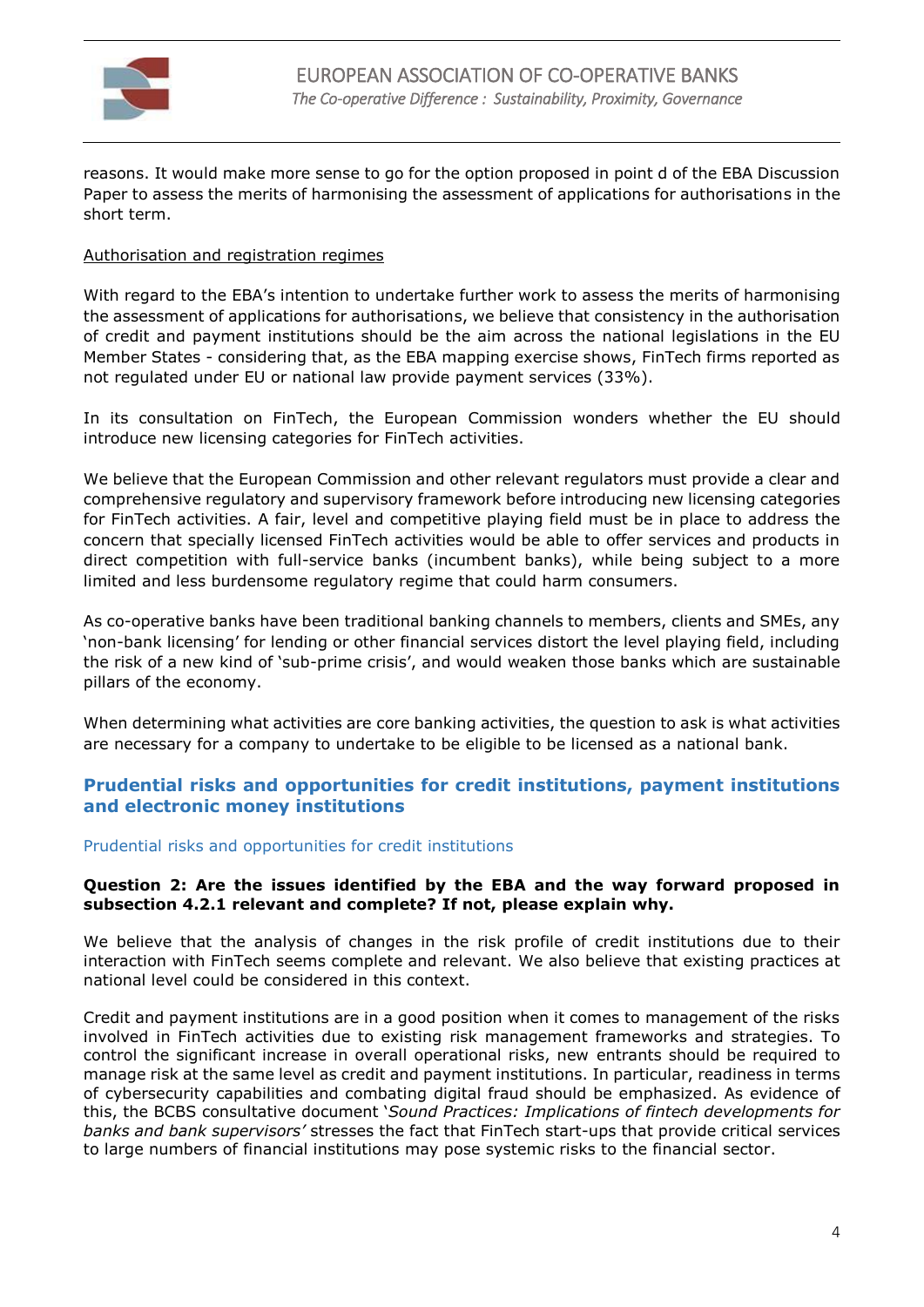

European authorities should facilitate the digital transformation of European banks in order to remain competitive vis-à-vis new entrants. Competitive pressure may come from FinTech startup or from global technology companies (such as Google, Apple, Facebook and Amazon, known as GAFAs). These companies have redefined customer experience that is based on convenient 24/7 services. Indeed, they combine key assets such undisputed know-how in user experience, considerable financial means allowing them to invest in promising FinTech start-ups, powerful technological innovation, data control, etc. It is worth noting that the BCBS raises several times the issue of the concentration risk, given that big tech firms from West (GAFA) and East (Baidu, Alibaba, Tencent, know as a BAT) could become systemically important.

To remain competitive and provide enhanced customer experience, some of our members provide more tailored services based on a 'customer-centric approach' built on the provision of holistic services. For example, car loans have evolved into 'all-inclusive' Mobility-as-a-Service (MaaS) packages that combine elements of loan, insurance and related third-party services.

We believe that the EBA should, for any risk identified, check if regulation already in place with the aim to cover the risk concerned applies equally to all players. FinTech start-ups and big tech firms should have similar, if not the same, capital/liquidity/consumer requirements for a given activity as a financial institution. The broad range of FinTech clients, from consumers to financial institutions, makes it a challenge to align existing regulations in this new setting. Indeed, the FinTech start-ups involvement in the banking sector may require adjustment to the regulatory framework (CRR, CRD, BRRD) and/or the operational risk profile of these actors.

We would suggest the following topics for scrutiny:

- FinTech start-ups are not only a major competitor but also partners for the European banking sector. However, when a bank acquires a FinTech start-up, its main asset, i.e. its software, is automatically depreciated given the deductibility that has to be applied to calculate capital levels for banks. If the buyer were a non-bank, such deductibility would not take effect. This is tantamount to assigning a zero value to Google's search engine if it were bought by a bank. As a consequence, incumbent banks may be less open to financing FinTech start-ups.
- In addition, the prudential risks linked to the use of FinTech shouldn't be only identified for established credit institutions (incumbent banks). It would be useful to also consider whether any potential system-wide issues could arise because new entrants are less burdened by regulatory requirements – often deriving from the new entrants' choice of legal structure, which is designed to avoid the heavy regulatory burden of the financial sector. Small structures may be more exposed than credit institutions to some kind of risks (cyber risks, for example).

Concerning the approach to adopt, we fully support the Commission's stance on FinTech, which relies on three core principles: technological neutrality, proportionality and market integrity.

In our view, the current supervisory and regulatory approach is too focused on individual financial products, such as mortgage loans. To facilitate provision of new breeds of customer friendly services, authorities should recognise the benefits of cross-selling of products and services. Bundled services and combined offers are often a prerequisite for new services that provide clear benefits for customers. It should be noted that beneficial bundling of financial products differs clearly from detrimental tying practices, which are is already forbidden in specific legislation (PAD, MCD, IDD and MiFID II).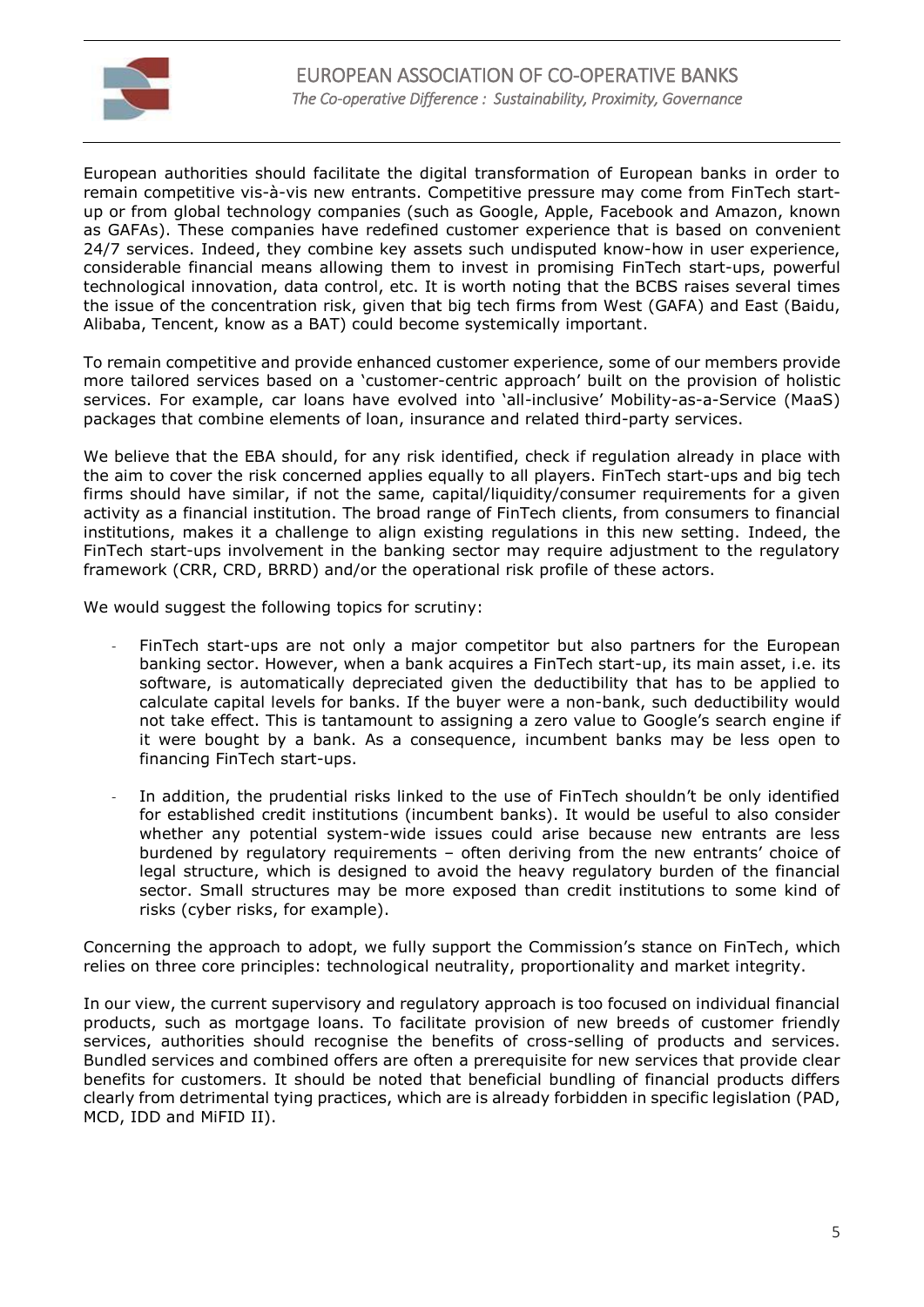

Finally, we are surprised that the GDPR is not mentioned in the EBA DP as its impact could be important: new entrants may not be equipped to meet the responsibility and liability requirements that an effective sharing of data demands.

#### **Question 3: What opportunities and threats arising from FinTech do you foresee for credit institutions?**

Technology in and of itself is neither positive nor negative – social benefit will only accrue from how technology is used by both regulated and non-regulated market players.

In our view, the EBA has well evaluated the opportunities for all the stakeholders resulting from technological innovation.

In particular, in terms of future opportunities, cost reduction due to efficient use of financial technology can be seen as one important positive factor. Credit institutions can become more competitive if they use new technology in the right manner. Cooperation with FinTech start-ups can provide more business opportunities to banks as well, and in some cases this cooperation already takes place.

FinTech could also facilitate a change of focus from products to customers and increase revenue from retail banking, commercial banking and corporate finance. A decrease in trading and sales costs, asset management and retail brokerage seems likely. The customer base could experience a growth by new multiple channels in conjunction with new cross-sectoral opportunities.

Among the opportunities for credit institutions listed in the Discussion Paper, the EACB welcomes the EBA's draft recommendations on the use of cloud services by credit institutions and investment firms. We believe that they represent a first step forward in ensuring a common approach by regulators/supervisors regarding procedures and methodologies. Nevertheless, we would like to re-state, as said in our response to the consultation, that these draft recommendations should be set within the context of the cloud industry.

The adoption of cloud is slowed down by the lack of clarity on the legal constraints to comply with when using cloud services. The main barrier remains customers' lack of confidence (e.g. banks). The leading cloud computing providers are major US companies such as Microsoft, Amazon, Google, Salesforce or Oracle. Banks, even major ones, are currently fragile in their negotiating position, cloud providers subjecting their services to standard terms and conditions. Customers, in particular banks, need to be confident that they have met their needs (technical and legal) when adopting cloud services. Therefore, a reference framework is required (please look at page 4 of our response to the EBA consultation on the draft recommendation [here\)](http://v3.globalcube.net/clients/eacb/content/medias/publications/position_papers/payement_systems/final_eacb_eba_consultation_outsourcing_cloud_computing.pdf).

With regard to the threats, we believe an area of further reflection and possible action, which we were surprised not to see included in the EBA's consultation document, is the impact of platforms, for instance, on the distribution of and access to services.

Moreover, as underlined in the discussion paper, in reason of the competitive pressure credit institutions may face stemming from other operators entering their traditional markets, business risk appears to remain one of the most important risks to manage for credit institutions. Differences in the regulatory treatment of FinTech firms, and particularly between incumbent credit institutions (all regulated) and some new entrants (not or less regulated), could create distortions of competition that could unfairly exacerbate the competitive pressure.

The banking industry faces digital challenges in competition with emerging technological players who do not have to face the heavy regulatory burden and prudential regulation imposed on the banking sector. As the EBA has observed, the different regulatory treatment of FinTech firms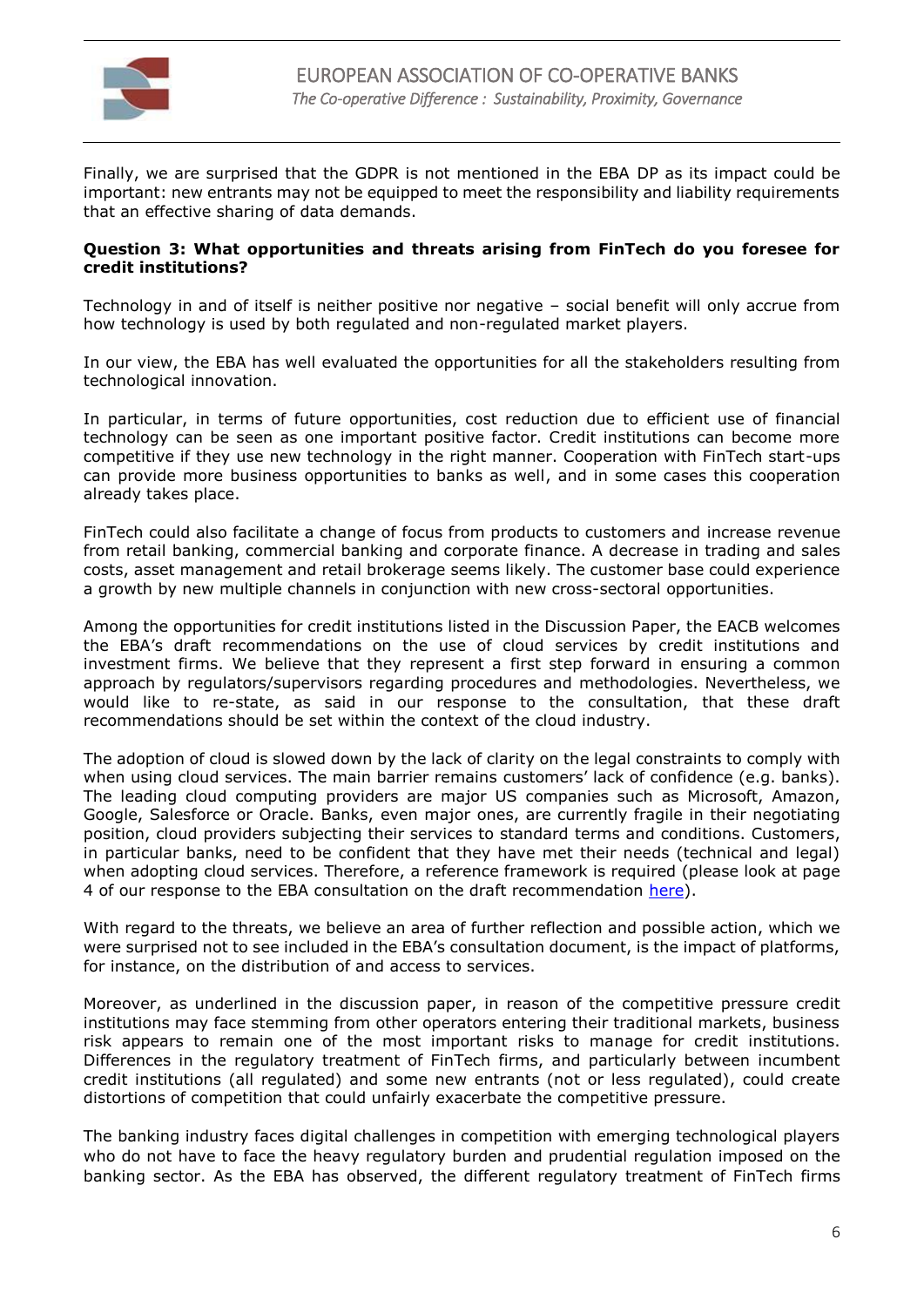

offering similar financial services as traditional credit institutions definitely could benefit from further investigation. This issue could potentially lead to level playing field issues and forum shopping for the most amenable regulatory treatment. We strongly believe that in any foreseen action or regulation the principle 'same service, same risk, same rules' should apply.

The issue should also be assessed globally. European banks should not be weakened on the global scene. As underlined in the report issued in August this year by the World Economic Forum (WEF) *['Beyond Fintech: a pragmatic assessment of disruptive p](http://www3.weforum.org/docs/Beyond_Fintech_-_A_Pragmatic_Assessment_of_Disruptive_Potential_in_Financial_Services.pdf)otential in financial services*', globally there are differences in the regulatory priorities. The example is given of the strong regulatory impetus for open data and consumer protection in Europe, putting incumbents under growing pressure.

Another risk, as well noted by in the Discussion Paper, are changes in customer loyalties, which could also influence the stability of institutions' funding.

Finally and with regard to cybersecurity risks, we fully agree that a harmonisation of supervisory practices for assessing the management of cybersecurity risk by institutions across Member States would be highly appreciated. Nevertheless, the issue of cybersecurity is covered from two perspectives: ICT/cyber risk in critical infrastructures versus banking/cyber risk in critical infrastructures. A harmonisation should cover both approaches and achieve a general European position on cybersecurity.

Risks and opportunities for payment institutions and electronic money institutions

#### **Question 4: Are the issues identified by the EBA and the way forward proposed in subsection 4.2.2 relevant and complete? If not, please explain why.**

We think that the issues identified by the EBA are all relevant.

We would like to stress the following points:

- Information and Communication (ICT) risks are one of the main worries as such, so a frequently updated heat map (or radar) on arising risks, threats and opportunities provided by the EBA would bring much added value.
- Payments should be given particular attention. According to the EBA mapping exercise, FinTech firms not subject to a regulatory regime under EU law mostly provide services in the context of payments; as a consequence, for this activity the possibility of distortion of competition is even greater in case of differences in the regulatory treatment.
- On PSD2, the delay of RTS on strong customer authentication and common and secure communication is causing uncertainty and increasing costs for all parties involved.
- On Blockchain and Distributed Ledger Technology (DLT), the EBA should consider the existing DLT applications: Bitcoin, Etherium, etc., especially to assess their conformity to PSD2 and accounting rules. Similar careful consideration should be given to the systemic risks of real-time transactions (see question 20 also).

### **Question 5: What opportunities and threats arising from FinTech do you foresee for payment institutions and electronic money institutions?**

EACB members believe that opportunities may lie in efficiency gains in third-party optimisation or even discontinuation of interfaces or physical storage by pure digital products.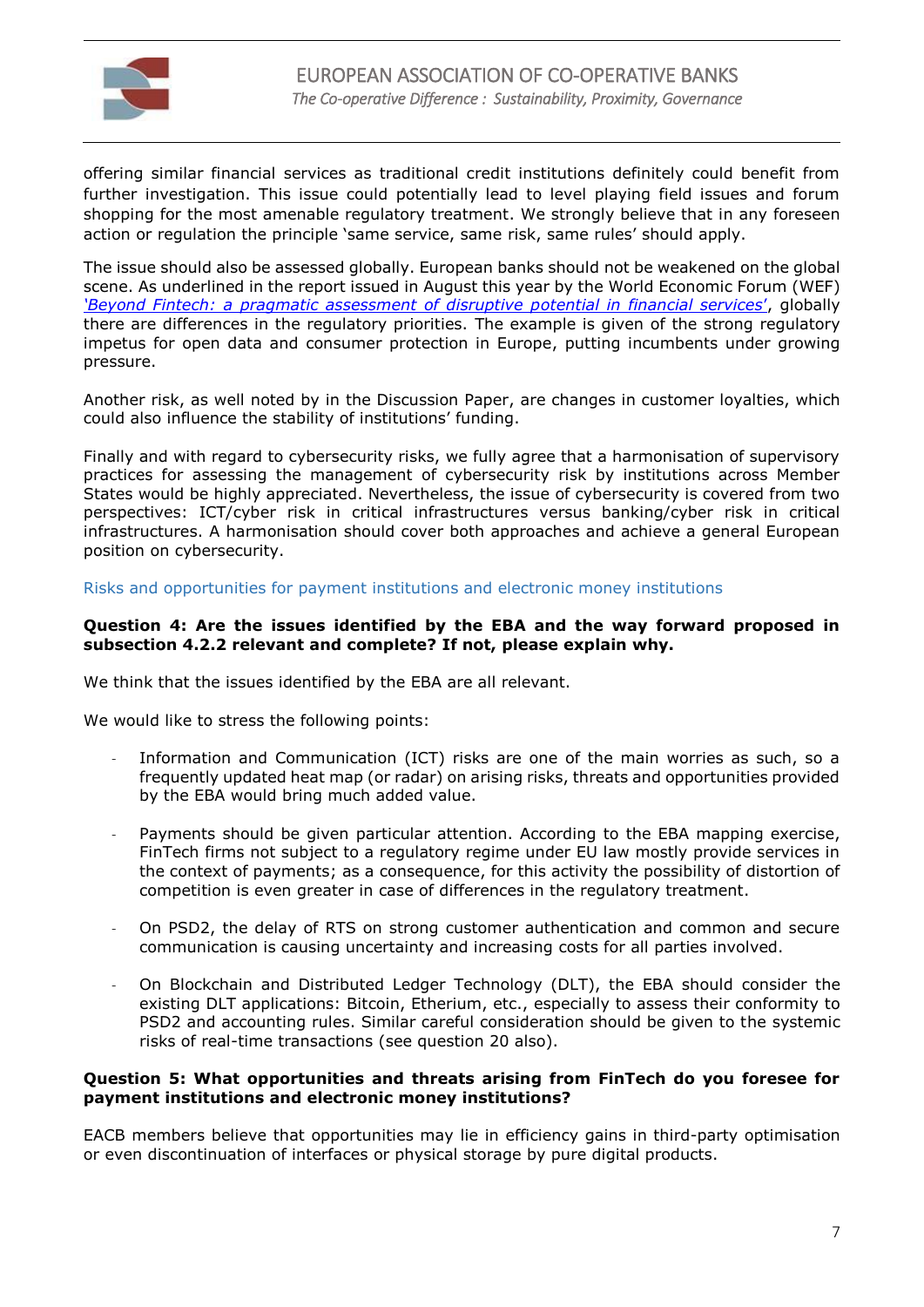

For what concerns threats, we think that the major threats stem from the potential presence of unregulated and unsafe products in the market. Such products might for instance be used by customers without knowing their inherent risks, e.g. Bitcoin, or be portfolios marketed as day-today money accounts that still pay interest and are not sufficiently insured.

Moreover, new business models of FinTech firms could endanger the service offering and cause customer fluctuation with incumbent payment and electronic money institutions and could influence the stability of their funding.

We think it is also important to put payment institutions and electronic money institutions into a more global perspective. As acknowledged by the World Economic Forum (WEF) in its report '*Beyond Fintech: [a pragmatic assessment of disruptive potential in financial services](http://www3.weforum.org/docs/Beyond_Fintech_-_A_Pragmatic_Assessment_of_Disruptive_Potential_in_Financial_Services.pdf)*', payments businesses are experiencing intense pressure on margins and a challenging regulatory environment. The latter evolving very differently among jurisdictions, which could lead to regional distinctions between payments ecosystems.

As concluded by the WEF, the coming application of the PSD2 by January 2018 will greatly shift the payments landscape in Europe. It '*will advance the development of new payment schemes in Europe but it is highly unlikely that changes to European payments will influence the regulation of US markets*'.

It should be considered that while regulators are curtailing financial institutions' control over access to their own core systems, lowering market power and shifting profits away from firms that oversee their own core systems (PSD2 in Europe), some US actors are growing and could take advantage of the situation. The BCBS consultation paper recognises that given their global position, their large customer base and the use of a vast amount of information about their customers to provide them with tailored financial services, big tech firms may have a considerable competitive advantage over their competitors, e.g. incumbent banks, in the provision of financial services.

This poses considerable problems in terms of ensuring a level playing field and protecting the viability and innovation capacity of the European financial and industrial ecosystem.

# **The impact of FinTech in the business models of credit institutions, payment institutions and electronic money institutions**

#### Impact of FinTech on incumbent credit institutions' business models

#### **Question 6: Are the issues identified by the EBA and the way forward proposed in subsection 4.3.1 relevant and complete? If not, please explain why.**

EACB members believe that the detailed examination is reasonable and the issues identified relevant.

We particularly welcome the EBA's acknowledgement that credit institutions are facing a very challenging period in an environment of low profitability and huge competition.

As suggested in the BCBS survey, FinTech firms are engaged in a battle for customer relationship and customer data. Any framework developed in Europe should facilitate innovation counting on the strength of all FinTech firms (incumbent banks, non-banking FinTech/FinTech start-ups). In this context, it is important to ensure that regulation, which represents another challenge in itself (with significant investments at stake), does not hinder incumbents' ability to innovate and transform themselves (distortion of competition).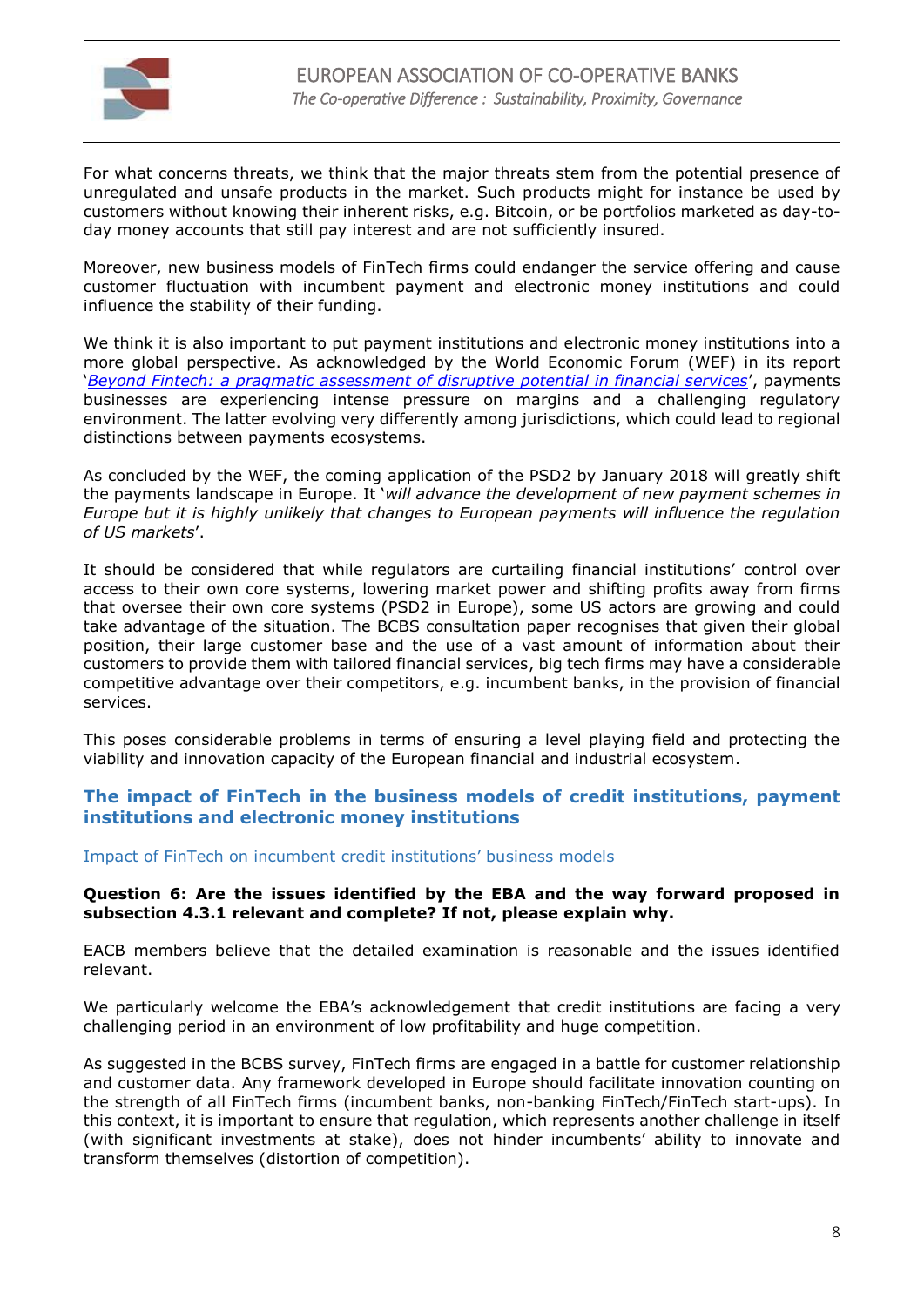

As underlined in the paper, banks operate established and secure core systems and have to constantly invest to modernize IT systems. A new round of investment is necessary in order in particular to fully support instant transactions. If market incumbents must allow some degree of connectivity to newcomers, it is important to ensure that all market participants contribute to the appropriate level of investment in the underlying systems.

As already mentioned, in its report '*[A Pragmatic Assessment Of Disruptive](http://www3.weforum.org/docs/Beyond_Fintech_-_A_Pragmatic_Assessment_of_Disruptive_Potential_in_Financial_Services.pdf) Potential In Financial [Services](http://www3.weforum.org/docs/Beyond_Fintech_-_A_Pragmatic_Assessment_of_Disruptive_Potential_in_Financial_Services.pdf)*', the WEF underlines that regulators are curtailing financial institutions' control over access to infrastructure, lowering market power and shifting profits away from firms that oversee infrastructure, giving the example of PSD2 in Europe.

The EBA's intention to further analyse the relationship between incumbent credit institutions and new players in the financial sector appears particularly relevant, as we are likely to see increasing cooperation and partnership among banks and new FinTech start-ups providing innovative products and services to the market. EACB members particularly welcome the EBA's plan to hold interviews with a representative sample of credit institutions to understand the impact on credit institutions' business models. EACB members look forward to being involved in the EBA's interviews.

As noticed by the BCBS' consultative document, among the scenarios presented, elements of the distributed bank scenario are playing out. In this scenario, incumbents, FinTechs and big tech companies operate as joint ventures, as partners or under other structures where delivery of services is shared across parties. Again, the best way to foster innovation in Europe will be to rely on the strengths of all actors and their complementarities and not to favour some of them.

It its important to once again restate that the Commission and all other European institutions involved in the different political, legislative and supervisory steps must always apply the principle of 'same services, same activities, same risks, same rules and same supervision' in order to ensure consumer protection and market integrity.

Among the open questions put forward in the WEF report as being able to shape the industry's development, we believe the potential impact of the rise of digital identity in financial services and the capacity of firms to monetise the data flows available to them will be particularly relevant.

Last but not at least, it should be ensured that the European legislative framework is sufficiently competitive in an international environment.

#### **Question 7: What are your views on the impact that the use of technology-enabled financial innovation and/or the growth in the number of FinTech providers and the volume of their business may have on the business model of incumbent credit institutions?**

Considering the landscape, while the advent of the internet and web-related technologies has had the benefit of reducing transaction costs for searching, evaluating and negotiating commercial relations, such efficiencies have also generated strong advantages for a handful of firms with huge economies of scale, resulting in nearly monopolistic structures in parts of the e-business economy such as Amazon, Google, Facebook, Alibaba or Tencent.

As said in question 6, in the distributed bank scenario presented in the BCBS paper, incumbents and FinTech companies are partnering with big tech firms, which then become relevant thirdparty providers in the financial system. And because of this, the BCBS recognises the importance of properly monitoring and assessing the concentration risk, given that big tech firms (GAFA and BAT) could become systemically important. Similarly, the WEF suggest in its report that as the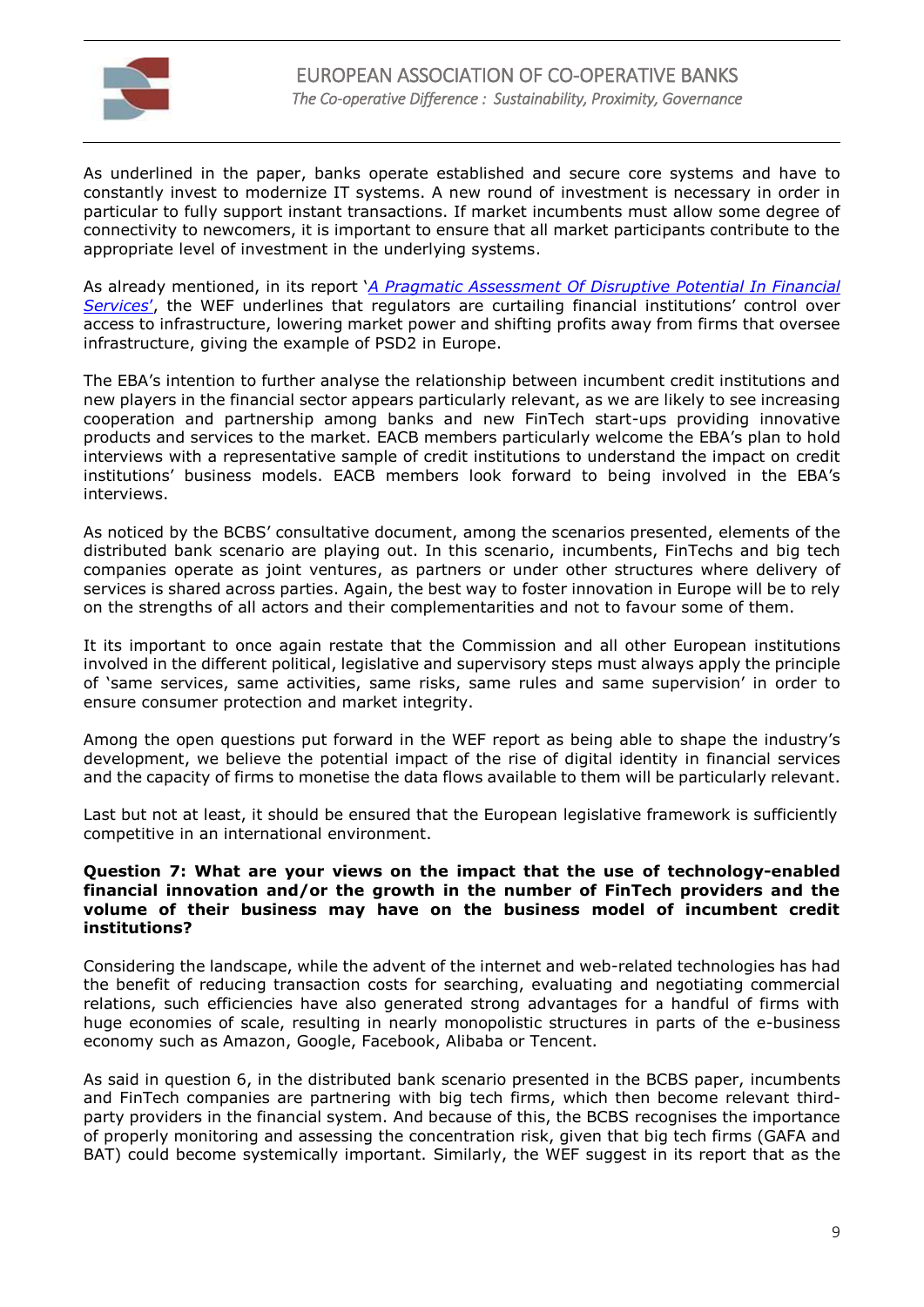

dominance of large tech firms extends into finance, regulators need to consider the risk of market dominance even more strongly.

At the same time, the arrival of FinTech start-ups and the establishment of digital platforms has spurred innovation, accelerated the transformation of banks and opened the door to new win-win collaborations. Although there is some degree of competition, the complementary strengths and weaknesses of all FinTech firms (banks, non-banking FinTech/FinTech start-ups) mean that entities will often do better by cooperating rather than by competing.

As mentioned in the answer to Q6, banks and FinTech companies operate as joint ventures, partners or other structures. While there are still good reasons for banks to rely on internal IT departments, there is considerable potential to create value (for themselves and the economy at large) by nurturing an ecosystem of start-ups and technology innovators that can assist banks in developing shared platforms, thereby increasing resilience and cost-effectiveness of banking and payment systems.

Application Programming Interfaces (APIs) are key for all the players in this new landscape and bring to the foreground new models such as:

- Model bank as a platform: aggregation of functional components within a customer banking interface that is 'user experience centric';
- Model bank as a service: development of bricks integrated into platforms proposing financial services such as payment (e-merchants); and
- Bank as a code: integration of the banking service via a code integrated directly by the developers of customer products.

As acknowledged in the discussion paper, there are complementarities among actors. Banks have a lot to offer to FinTech start-ups, in particular, specific financial expertise (risk assessment, evaluation and management), scalability owing to their large customer base, as well as many years of experience in providing clients with operational security in a highly regulated sector, not to speak of financing needs. The respective strengths of both banks and FinTech start-ups mean that both will often do better by cooperating rather than by competing.

Impact of FinTech on incumbent payment institutions and electronic money institutions business models

### **Question 8: Are the issues identified by the EBA and the way forward proposed in subsection 4.3.2 relevant and complete? If not, please explain why.**

EACB members agreed with the EBA's consideration to expand the work foreseen on incumbent credit institutions (i.e. to better understand the impact of FinTech on the business model of credit institutions) to also include in its scope payment institutions and electronic money institutions.

As stated in Q6 concerning the EBA's proposed actions to understand the impact of FinTech on credit institutions' business models, similarly we welcome the EBA's foreseen actions focused on payment institutions and electronic money institutions, also given that – as well-noted in the EBA mapping exercise – FinTech firms not subject to a regulatory regime under EU law mostly provide services in the context of payments.

Moreover, we think that the scope of the study should be broad enough to cover global development including the involvement of big tech companies and their actual and possible future role in the market, since payment is even more global than banking and is a sector in which big tech companies invest today most concretely.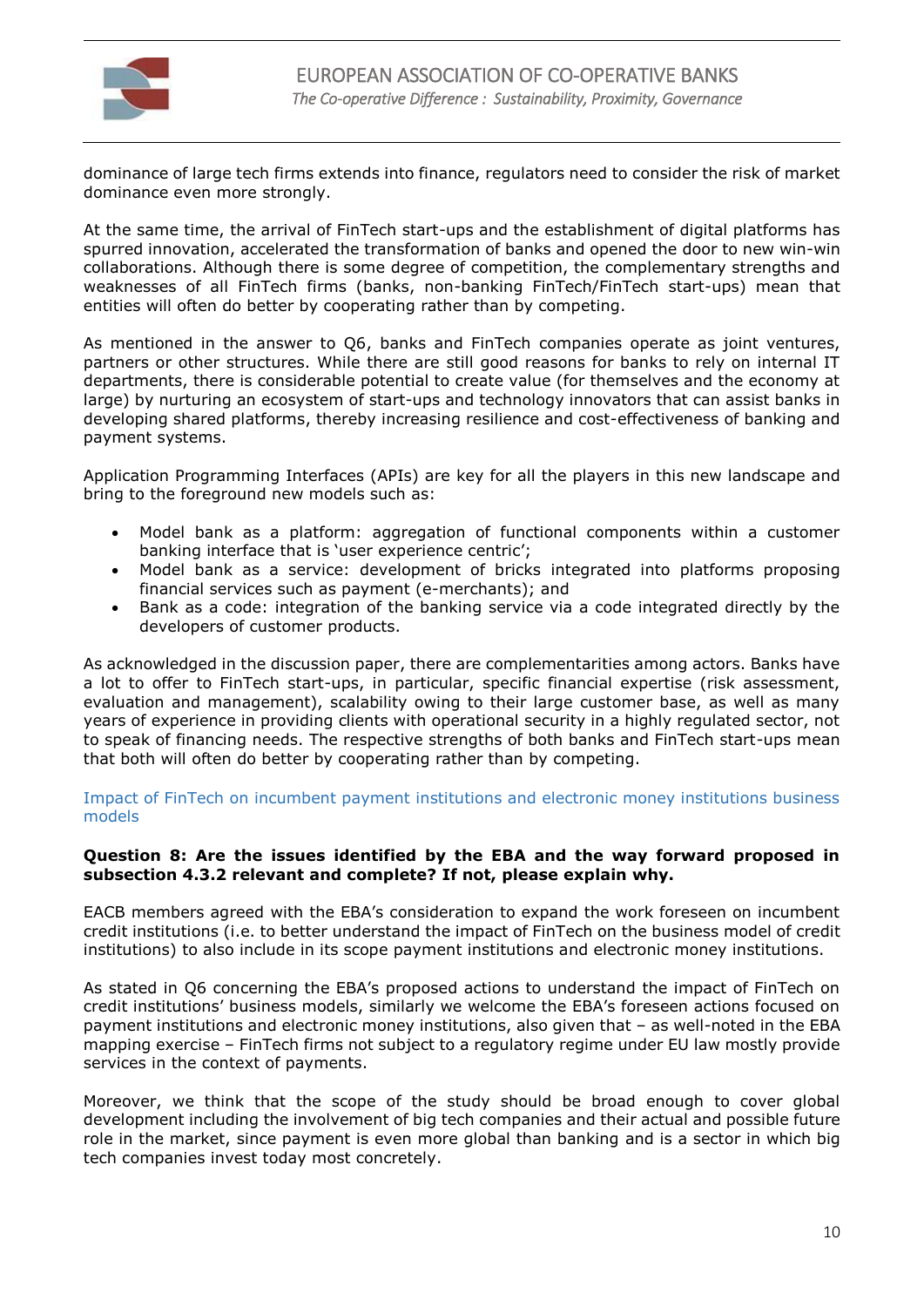

Again, the best way to foster innovation in Europe will be to rely on the strengths of all actors and their complementarities and not to favour some of them.

#### **Question 9: What are your views on the impact that the use of technology-enabled financial innovation and/or the growth in the number of FinTech providers and the volume of their business may have on the business models of incumbent payment or electronic money institutions?**

EACB members believe that the issues and concerned described in our response to Q7 and also highlighted by the BCBC paper and WEF report, can also applied in the case of payments. Particularly considering that the EBA's mapping exercise stressed that FinTech firms are dominant in the provision of payments.

As seen in our response to Q7, it must be recognised that the arrival of FinTech start-ups has spurred innovation, accelerated the transformation of banks and opened the door to new win-win collaborations. FinTechs could bring solutions in the payments or securities space, too:

- DLT offers new opportunities/advantages (e.g. fewer intermediaries; ability for investors to face borrowers more directly (cost reduction, more transparency); leading to direct investment/better access to financing; new market opportunities due to process simplification) in any sector that needs or wants to offer more transparency, traceability and community building. DLT can provide for the development of more efficient trading platforms and payments systems. However, DLT is also at a very premature stage and its use holds several challenges for an implementation involving lots of clients (e.g. appropriation by the customer of the new trust approach; liability management to be defined; governance; integration in the internal banking ecosystem). DLT is the innovation where collaboration with other market players will most be needed as no DLT system will be possible without global and far-reaching collaboration.

- Interoperability is highly beneficial, provided it is developed in a way that ensures high levels of cybersecurity, data safety and customer protection. Many of our members are seeking collaboration with third parties in a win-win scenario in which banks and FinTechs start-ups develop customer-centric products that are at the same time secure, cost-effective and innovative. To this effect, a wide adoption of Application Programming Interfaces (APIS) will pave the way for a secure, competitive and innovative environment for financial services as is already the case today for many other online activities and interactions.

- Real-time payments: a number of banks have been reviewing new Blockchain-based payment protocols available on the market, such as Ripple, and experimenting with a proof of concept platform based on Ethereum. These solutions take advantage of the capabilities of Blockchain to execute payment obligations netting and enable real-time clearing without the involvement of correspondent banks on each transaction.

However, the EACB must caution that the growth of FinTech should not happen at the expense of financial and consumer protection as stipulated by the relevant EU and national legislation. The full benefits from technological innovation and healthy competition can only happen if the principle of 'same services, same risks, same rules and same supervision' is safeguarded.

# **Consumer protection and retail conduct of business issues**

Unclear consumer rights due to unclear regulatory status

**Question 10: Are the issues identified by the EBA and the way forward proposed in subsection 4.4.1 relevant and complete? If not, please explain why.**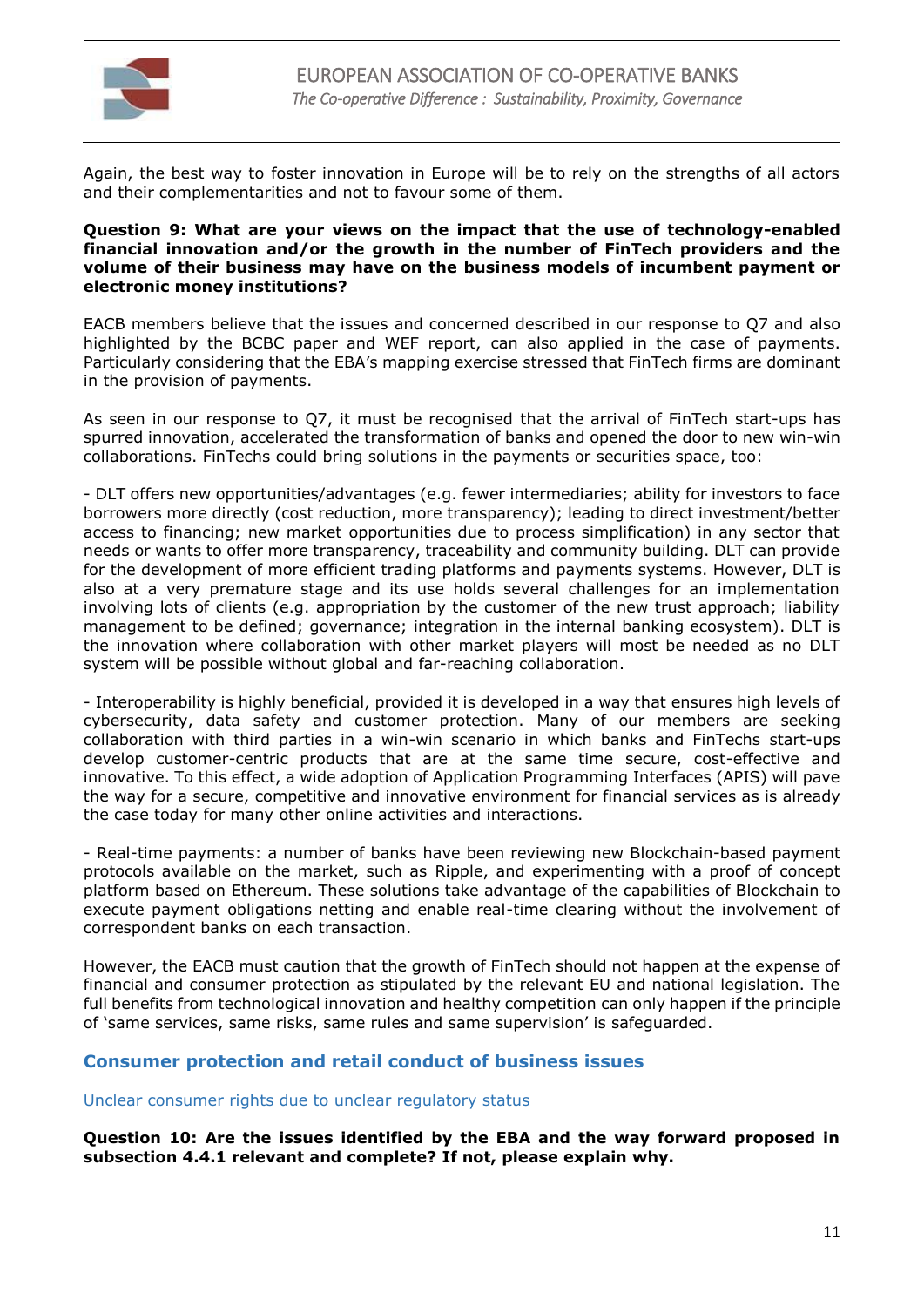

A high level of consumer and customer protection is important regardless of the service provider. The core existence of financial services and institutions is based on public trust in the services provided.

We appreciate that the EBA acknowledges that the authorisation status of FinTech firms is crucial not only in terms of competition but also in terms of consumer protection. It seems difficult to envisage that 53% of FinTech firms could remain outside the EU framework (without any regime or with an unidentified or national one) considering the imperatives of stability of the financial system and protection of the consumer.

We agree with the way forward proposed by the EBA on the regulatory status of FinTech. We consider that the regulation applied to FinTech (start-ups and incumbents) should both foster innovation and ensure a high level of consumer protection. It is indeed necessary to ensure that consumers can easily determine who they are dealing with, what the firm's regulatory status is and what specific rights they have as consumers, no matter which entity – start-up or incumbent – is providing the financial services. The principle 'same activities, same risks, same rules and same supervision' should always be applied to the entities concerned (start-ups and incumbents) in order to ensure consumer protection, to enhance consumer trust in innovative solutions and to avoid distortion of competition between incumbents that innovate and start-ups.

This level playing field should guarantee that the necessary consumer protection measures are in place and that consumers are not put at risk, irrespective of who is the provider.

The start-up nature of many FinTech providers may pose challenges to regulators. Many startups are doing a great job in innovating new services and concepts, but related consumer protection issues may not be in the heart of their core functions. We find it important that regardless of the size, nature, scale or complexity, financial services providers (including FinTech start-ups) comply with consumer protection standards.

In this context, it would be desirable to go further than the EBA's recommendations by setting up similar procedures to rescript. Authorities would keep control over the application of regulations and make sure customer protection is effective:

- Certain practices authorised in a country are exported in countries which have not yet authorised the same practices or set rules. The rescript procedure, or equivalent, would allow competent authorities to reject practices if customer protection is not guaranteed;
- New players are rarely regulated and often are not even asked to have a recovery plan. The scope of regulation is sometimes difficult to establish on certain types of activities or services proposed by these new players.

The rescript procedure, or equivalent, would allow competent authorities to take a position on the scope of deregulation in the face of customer protection concerns.

#### Unclear consumer rights in the case of cross-border provision

#### **Question 11: Are the issues identified by the EBA and the way forward proposed in subsection 4.4.2 relevant and complete? If not, please explain why.**

It should not be forgotten that today cross-border operations are an exception and not the rule. According to the Eurobarometer 373 survey of 2012, as also confirmed by Eurobarometer 446 of 2016, the vast majority of financial products and services are purchased in the respondent's own country because respondents feel they can buy everything they need in their own country. There is a very low demand for cross-border operations.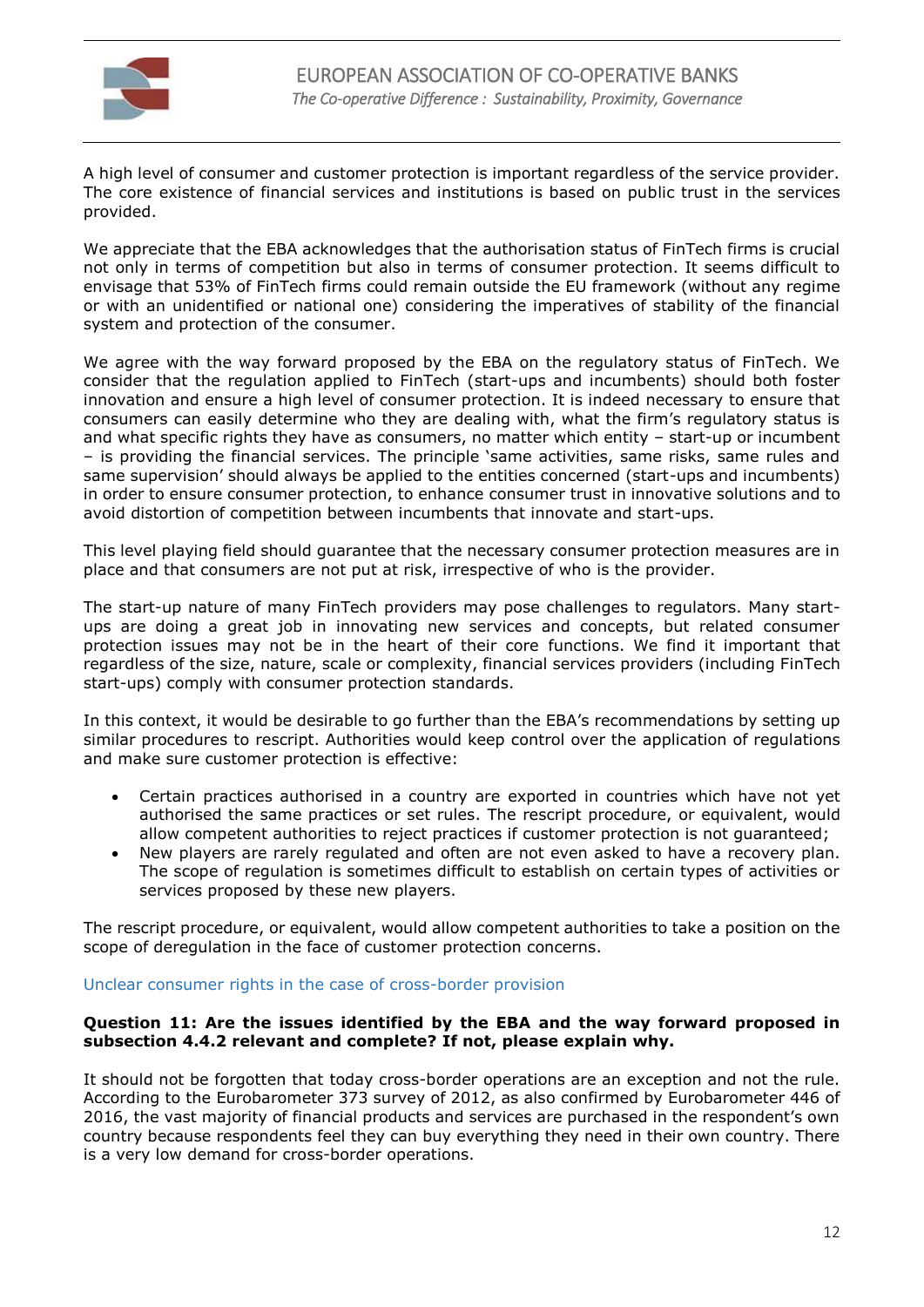

Moreover, as said in the BCBS paper and as shown by its survey, '*There are few global providers for the fintech financial products and services reviewed and only limited examples of products and services being offered in more than one jurisdiction. It is difficult to determine whether this is driven by the complexity of managing across differing licensing and regulatory frameworks, or if the fintech business models have yet to achieve full penetration of domestic markets that would warrant the increased investment'*.

As suggested in the EBA's discussion paper, consumer protection laws are far from being harmonised across the EU Member States. We agree with the EBA's conclusion that this could result in regulatory arbitrage and different levels of consumer protection across Member States.

We would also warn that aggravating factors also exist: even maximum harmonisation of consumer protection rules in retail financial services has not prevented a divergence in national legislations, particularly due to Member States' growing tendency to gold-plate, either when transposing or in the extensive interpretations of the texts by national regulators, which prevents all European banks from being on a 'level playing field'.

We see a need to extend the regulation in place to non-regulated FinTech firms in order to address cross-border issues: as already suggested in previous answers, any foreseen action or regulation should apply the principle 'same service, same risk, same rules, same supervision' in order to avoid non-regulated FinTechs from 'cherry picking' the jurisdiction with the most favourable regulatory regimes.

Among the EBA's proposed activities to address cross-border consumer issues, we consider that information sharing among EU banking regulators/supervisors at the EBA's level would help to collect issues that should be resolved through legislative change at European level rather than by each Member State leading to different legislative frameworks in the EU.

Having said the above, we believe that an even more pressing issue could be that of an international level playing field. Considering that providers from non-EU jurisdictions presently are bound by less stringent regulatory requirements and have thus been able to grow scale, they are in a good position to enter a harmonised EU market.

#### **Question 12: As a FinTech firm, have you experienced any regulatory obstacles from a consumer protection perspective that might prevent you from providing or enabling the provision of financial services cross-border?**

Firstly, the rules of international private law require that professionals comply with the consumerprotection rules of the consumer's habitual country of residence when the professional directs his activities to a consumer from another Member State. This is a real brake for the development of cross-border operations as it would be very costly for banks to adapt their contracts to each Member State's market.

Secondly, digital identity frameworks are currently not sufficiently developed and, to the extent they are mature, regulatory fragmentation across Europe regarding digital identity remains a big obstacle for a harmonised European framework such as eIDAS could be.

Thirdly, and finally, as acceptance of the means for identifying customers remains with the Member States, it is necessary to harmonise the European framework regarding the prevention of money laundering and terrorism financing (AML/CFT) to ensure the 4th Anti-Money Laundering Directive is implemented in a consistent way.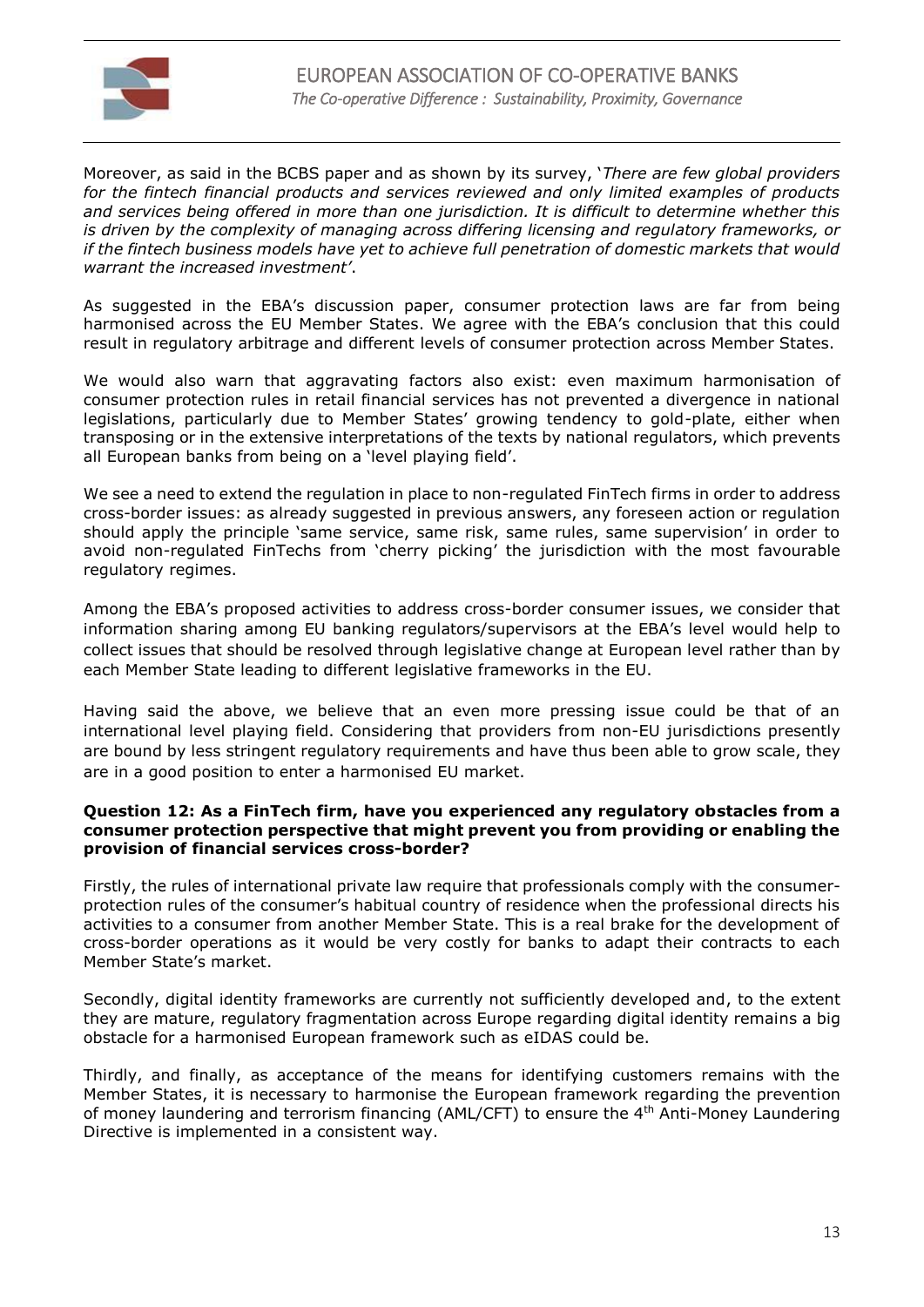

#### **Question 13: Do you consider that further action is required on the part of the EBA to ensure that EU financial services legislation within the EBA's scope of action is implemented consistently across the EU?**

First of all, we sincerely appreciate the effort undertaken to scrutinise FinTech development and produce this paper.

EACB members believe that all competent authorities should be brought to a table to discuss the issues (concerted effort of EBA, ESMA and EIOPA). We also suggest having a 'FinTech' radar for banks of EU Member States to share knowledge and to be informed about current banking/FinTech products and services.

Concerning disclosure requirements, as acknowledged by the European Commission in its Green Paper on retail financial services and consequently in its Action Plan, several pieces of legislation at EU level have been adopted in recent years (e.g. MCD, CCD, PRIIPs, MIFID2, PAD, PSD2, etc.) to ensure that information disclosure is effective, transparent and comparable. The effects of this legislation have, however, not been measured yet because their implementation is not yet finished.

EACB members believe that no new regulation is required at the moment as it is preferable to make use of the existing comprehensive regulation protecting consumers. This recently adopted legislation must be given time to produce its effects before undertaking new measures. In line with the principles of better regulation, the impact and potential risks and benefits of new technologies are not well understood and need to be studied first before adopting new regulations, which may stifle innovation.

The accumulation and inflexibility of excessively detailed rules prevents banks from developing their products and services in line with new technologies, which has the effect of distorting competition with new, less regulated players.

#### Unsuitable or non-existent complaints handling procedures

### **Question 14: Are the issues identified by the EBA and the way forward proposed in subsection 4.4.3 relevant and complete? If not, please explain why.**

Due to the increased cross-border nature of FinTech activities, having efficient, complete and consistent complaints-handling procedures is key.

EACB members agree that the findings of the EBA concerning non-regulated FinTech firms, which may have unsuitability or non-existing complaints-handling procedures, should receive attention.

Currently, regulations tend to assign to incumbent banks the role of 'claim concentrator' without fair compensation (notably in PSD2). As far as regulated FinTech firms (banks) are concerned, consumer protection is fulfilled thus:

- Thanks to the recent Directive on alternative dispute resolution for consumer disputes, low-priced mediation and reconciliation mechanisms will be expanded further;
- The Directive on Unfair Commercial Practices provide consumers with sufficient protection from any abusive sale of financial products;
- To help consumers to find an adequate redress mechanism in cross-border situations, the Financial Dispute Resolution Network (FIN-NET) was founded in 2001. The Commission, in its Consumer Financial Services Action Plan intends to prepare a campaign to raise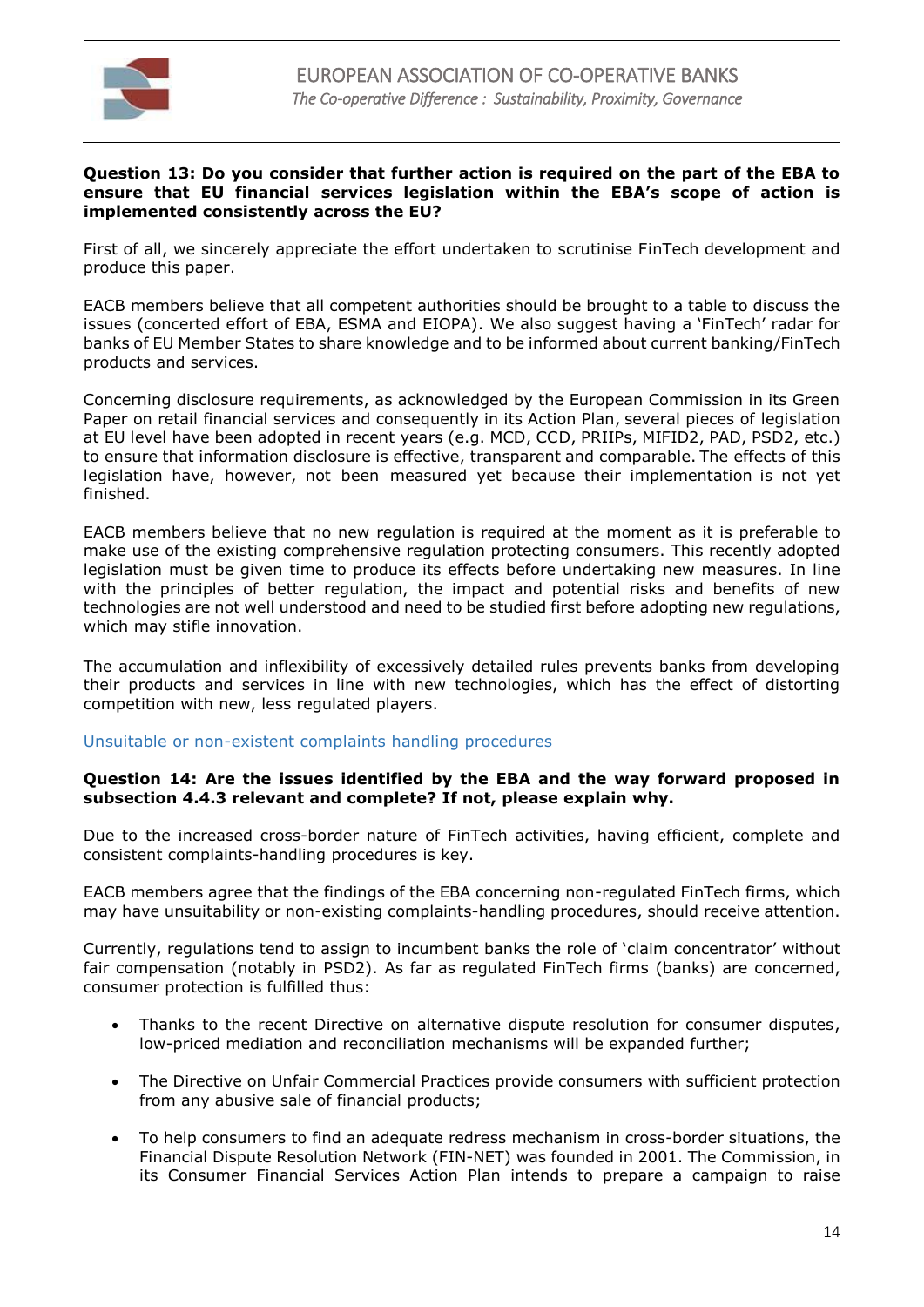

consumer awareness of [FIN-NET.](https://ec.europa.eu/info/business-economy-euro/banking-and-finance/consumer-finance-and-payments/consumer-financial-services/financial-dispute-resolution-network-fin-net_en) EACB members fully support measures to expand the use of FIN-NET. Moreover, the possibility to use the existing Commission platform '[Online](https://ec.europa.eu/consumers/odr/main/?event=main.home.show)  [Dispute Resolution mechanism](https://ec.europa.eu/consumers/odr/main/?event=main.home.show)' should be encouraged.

We think that issues identified by the EBA are relevant. In particular, we do appreciate the reference made to liability. We think that in a situation where there is an interaction of multiple firms providing a service (as per the example made in the discussion paper on the offering of automated financial advice), clarity on who is responsible is essential for both the customer and all the parties involved in the provision of the service. It could be argued that the best approach for ensuring consumer protection is for banks to take a risk-based approach to mitigating and controlling for possible consumer protection risks.

Regarding the common contact point for complaints issue, EACB members believe that having a common contact point for complaints and complaint handling procedures could be a benefit that financial institutions could provide in cooperation with FinTech start-ups, most of which do not yet provide these features.

With regard to the way forward proposed by the EBA, EACB members believe that should the EBA proceed with some of the planned initiatives – notably guidelines on firms' internal complaints handling procedures; update the existing cross-sectoral Joint Committee Guidelines for complaints handling for the securities and banking sectors; and opinion to the EU legislators – such initiatives should be principles-based in order to leave some flexibility for firms, which already have complaints handling procedures in place in line with the existing cross-sectoral Joint Committee Guidelines for complaints handling.

With regard to point d '*management of complaints data'*, we are hesitant to this proposal if it means a standardisation of complaints data and additional reporting obligations.

# Inadequate/insufficient disclosure to consumers in a digital environment

#### **Question 15: Are the issues identified by the EBA and the way forward proposed in subsection 4.4.4 relevant and complete? If not, please explain why.**

EACB members firmly believe that the EBA's proposed way forward 120 a) and b), which are interlinked, are extremely important to accelerate digitalisation.

We support the EBA's intention to conduct an in-depth review of EU legislation requirements that may restrict digitalisation. In our view, the priority should be to adjust the already adopted measures to the new digital technologies. Any measure taken in this field should benefit all financial services providers and should apply to all sales channels.

Indeed, digitalisation provides new challenges in relation to existing legislation. For example, according to different sectorial legislation, financial services providers have to provide customers with pre-contractual information through a standardised information format (SECCI, ESIS, KID…). These requirements are difficult to implement on websites and mobile channels (as also recognised by the Commission in its Green Paper) because service providers are not usually allowed to make any changes to these information sheets. Only the minimum content of information should be regulated. Basic information should not be too burdensome to fit the digital world. Furthermore, we would suggest reviewing the mandatory (pre-contractual) information with the aim to make the information clearer and shorter for consumers. If there are easements in the context of the content of the information, then these easements should be applicable for both new and incumbent providers and for all kinds of distribution channels. Moreover, the mandatory information should not have the effect of standardising products. The concept of a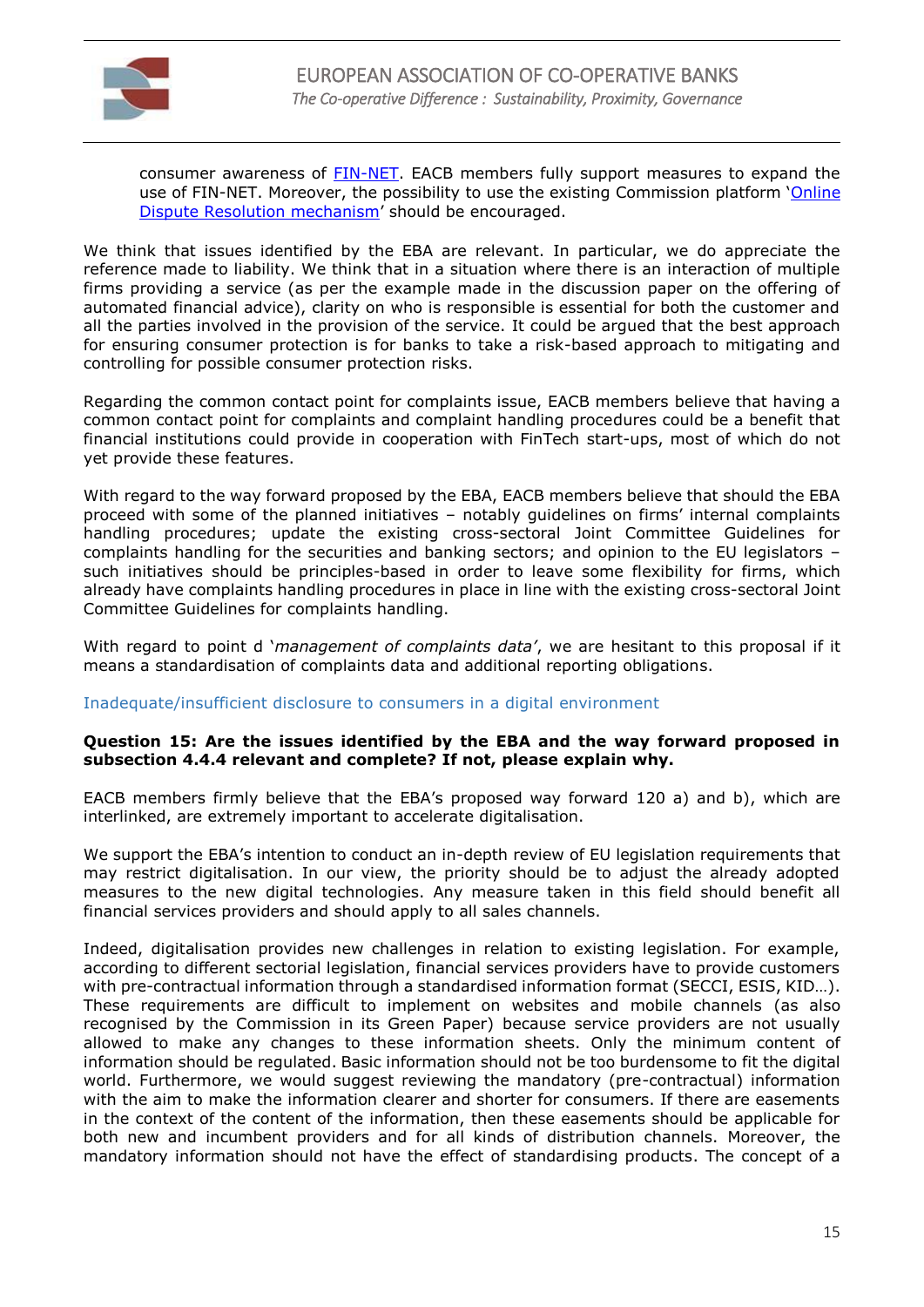

fertile innovation ecosystem with respect of data protection and security and the promotion of agility and simplification, no matter the players (incumbents or new ones), should be addressed.

The assessment of how information should be presented in the digital ecosystem is essential. It is worth recalling that in its Green Paper on retail financial services the European Commission underlines the need for proportionate information on retail financial service products.

The concept of *'durable medium'* should be interpreted in a way that it is possible to make contracts and obey information requirements via digital channels. Most customers are not in favour of paper copies or CD-ROMs.

In addition to this, the use of electronic identity instead of handwritten signatures should be encouraged by different means. The possibility to have a common electronic identity like eIDAS in the public sector – even though the eIDAS as applied today shows that qualified signatures, if done on a server, have no security value added to the mechanism protecting access to the server signature (mostly mobile Transaction Authentication Number (TAN)) – should be investigated.

We are not convinced about some suggestions made by the EBA, such as imposing a time lag before a transaction can be executed or obliging providers to test ways for consumers to gain clarifications and/or procedures to evaluate consumers' comprehension via quizzes. We believe that a catalogue of good practices from real-life applications and with consumer feedback might be helpful. This catalogue could be extended over time to include new ideas or adapt to new technologies.

Any new requirement on additional information to provide to the consumer should be considered with caution, particularly looking at the concrete impact on consumers.

### **Question 16: Are there any specific disclosure or transparency of information requirements in your national legislation that you consider to be an obstacle to digitalisation and/or that you believe may prevent FinTech firms from entering the market?**

As mentioned in Q15, digital identity frameworks are currently not sufficiently developed and, to the extent they are mature, regulatory fragmentation across Europe regarding digital identity remains a big obstacle for a harmonised European framework such as eIDAS in the public sector (keeping in mind the observation made on this in the previous answer).

Another obstacle is data localisation restrictions in some Member States. Something the Commission is looking at with the recent Regulation proposal on the free flow of data.

#### Low level of financial literacy

### **Question 17: Are the issues identified by the EBA and the way forward proposed in subsection 4.4.5 relevant and complete? If not, please explain why.**

As rightly stated in the discussion paper, in the EU financial literacy remains very low and also varies widely, also due to different age distributions, mobile affinity, non-personal services averse, risk awareness, etc.

We welcome the way forward suggested by the EBA to continue to coordinate and foster national initiatives on financial literacy as financial education is everyone's concern, specifically including public authorities, far beyond the framework of a mere banking relationship.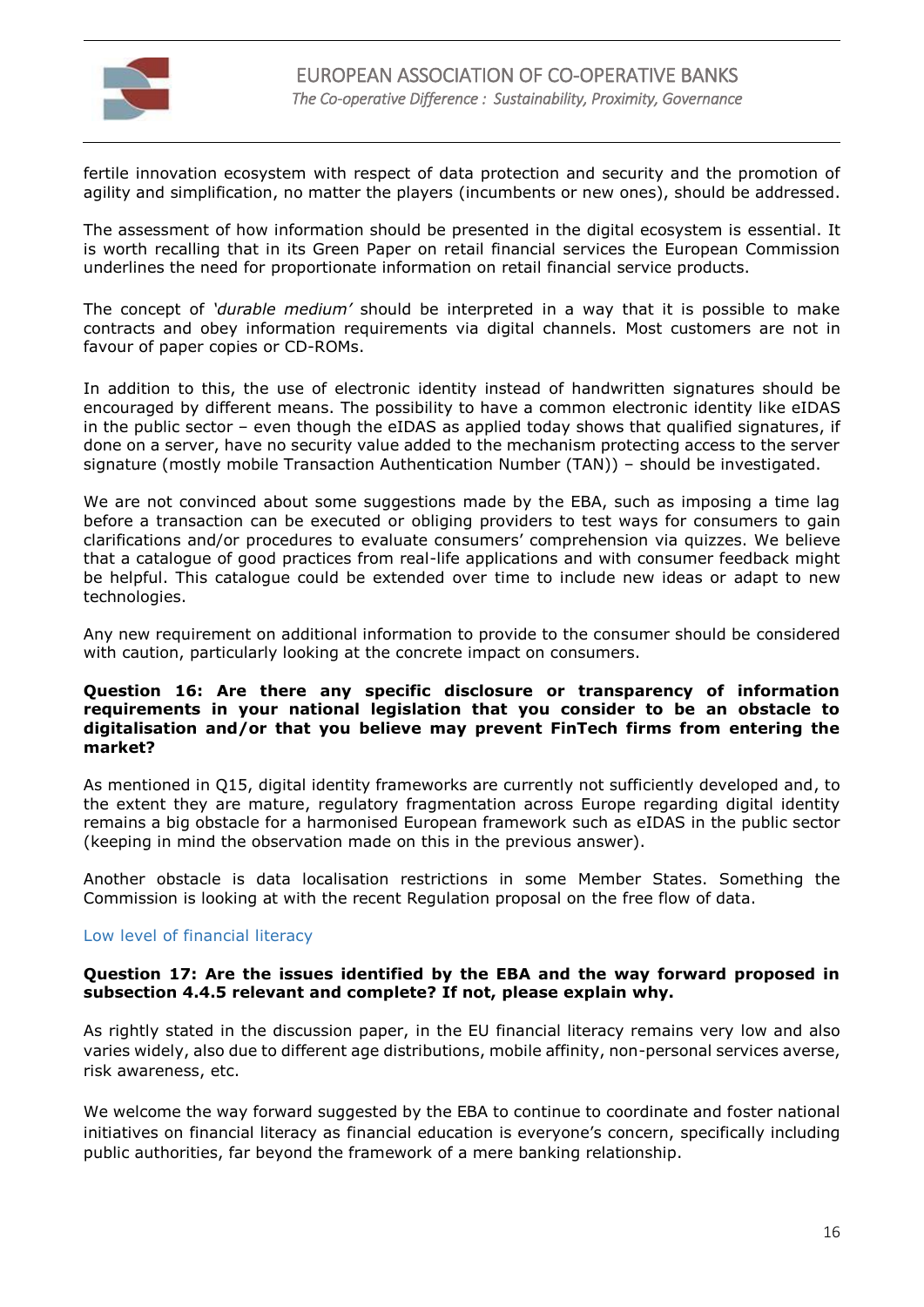

The EBA may recommend the European Commission organise information campaign on the new risks brought to consumers by digital channels and on the risk mitigation measures they should take in the digital environment.

It should be noted that social responsibility is among the key principles of co-operative banks. In this context, co-operative banks actively encourage, develop and promote a variety of initiatives on financial education/training programmes/workshops that are aimed at schools (e.g. children and teenagers) but also, for example, members of the boards of directors, in the areas of corporate governance, CSR, strategic planning and financial analysis, and also at their members and managers of local and regional banks.

#### **Question 18: Would you see the merit in having specific financial literacy programmes targeting consumers to enhance trust in digital services?**

Yes, EACB members believe that by increasing consumers' knowledge and financial literacy it is possible to enhance trust in digital services and make them more comfortable when using services that are provided online in the digital form. The emphasis should be particularly put on an ageing people who are not considered as 'digital natives'.

As stated for Q17, we support the EBA's work to continue to coordinate and foster national initiatives on financial literacy. We do note, however, that the market is already active in providing financial literacy programmes and that the EBA should use these to reinforce its core task of regulation and ensuring the functioning of secure and fair markets as the best basis for customers to choose adequate protections.

## Financial exclusion associated with artificial intelligence and data-driven algorithms

#### **Question 19: Are the issues identified by the EBA and the way forward proposed in subsection 4.4.6 relevant and complete? If not, please explain why.**

We welcome the fact that the EBA looks at the phenomenon of robo-advice and artificial intelligence. Although automated financial advice can produce more reactive, real-time solutions for customers, for the time being it remains together with artificial intelligence a niche technology.

While interest is justified, it is much too early to make any statistically significant measurements about the use of automated financial advice and artificial intelligence today and as a consequence it is too early to propose guidelines/recommendations.

In principle, 'automated financial advice' is 'financial advice' and is covered by MiFiD2/MiFiR. Any definition of customer segmentation is based on the customer profile and not on the technology used.

With respect to consumer protection and as reported in the report and discussion paper of the EBA on the topics, the EBA has identified two main risks: namely a possible malfunctioning of the tool due to errors, hacking or manipulation of the algorithm or exclusion (of customers) due to micro segmentation. Even though we recognise the risks associated with the use of robo-advice, AI and big data analytics, we consider that any future initiative should not prevent their use, which has the potential to improve consumer protection through a better knowledge of the consumer's personal situation.

We would like to stress that human reasoning should always be more valued than machine reasoning and reasonable exceptions to machine-generated decisions should always be implemented. The judgement on human behaviour should be based on human understanding, human reasoning and causality, not only on correlation.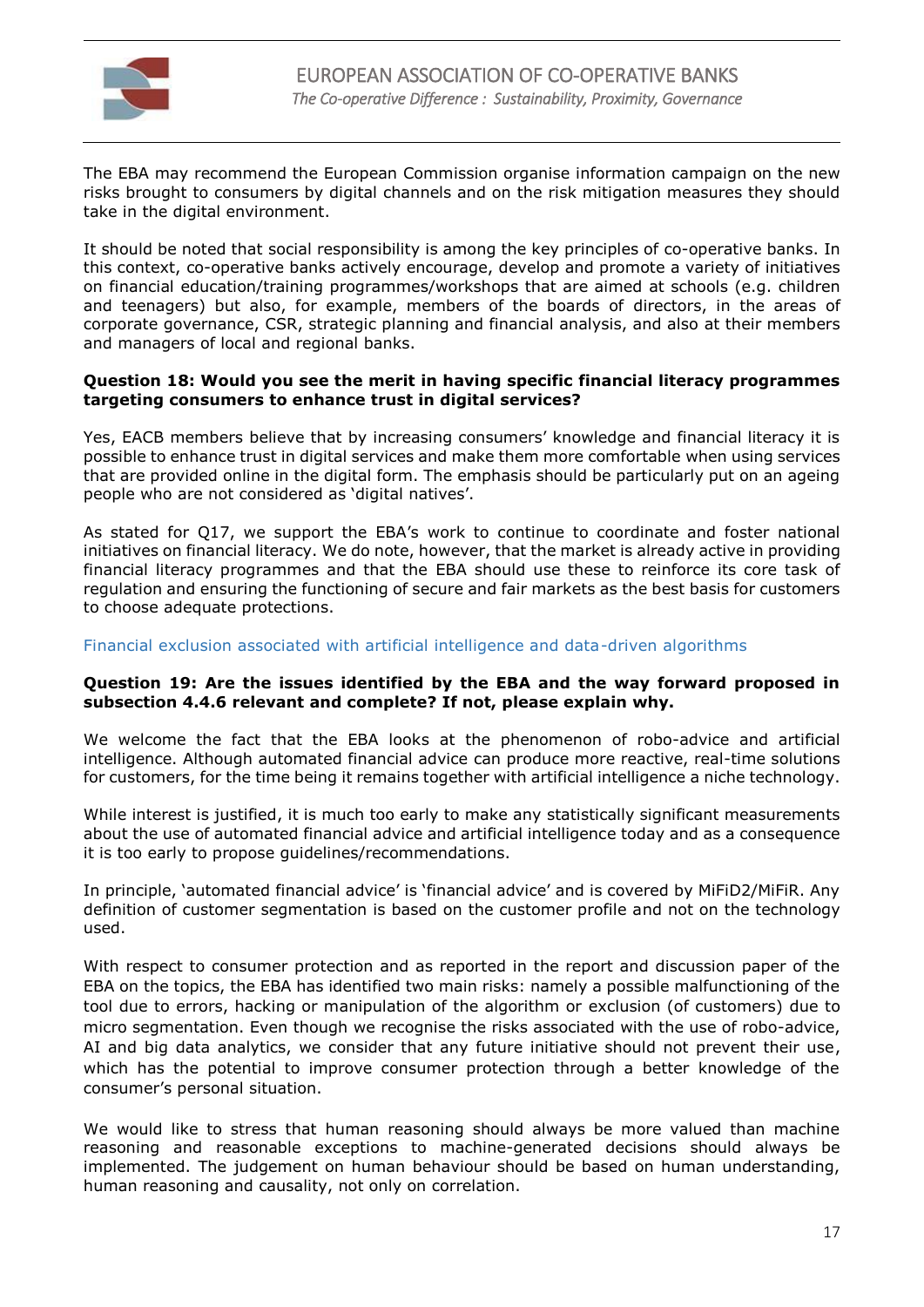

For instance, a bank can be asked to give a customer credit, despite her/his history and AI analysis, because such customer is making a change in her/his life or profession and probably needs the credit to do so; this flexibility and ability to discern should guide banks' behaviour as well as regulatory requirements and oversight.

Finally, it is also important to stress that although the characteristics of automated financial advice limit human intervention, access to an operator (via an online chat, mail or telephone) may be provided to help the customer along the process. This is very important, in particular where the customer's financial or digital knowledge is low. It may be sufficient for a human to stand 'at the end' of every process. Of course, AI and big data analytics can be used throughout, but human intervention must always be possible.

# **The impact of FinTech on the resolution of financial firms**

#### **Question 20: Are the issues identified by the EBA and the way forward proposed in section 4.5 relevant and complete? If not, please explain why.**

EACB members believe that the issues identified are relevant.

As noted by the EBA as a result of its survey, resolution-related requirements on FinTech firms are not common and divergent practices are emerging across jurisdictions in respect of the requirements for FinTech firms to have a resolution/recovery plan.

Financial institutions are generally already familiar with resolution and recovery plans (in terms of BRRD) and thus could in partnerships with FinTechs support with competence.

We would also like to highlight that the availability and speed of financial transactions have risen significantly, which might create a considerable impact on systemic risks. Pro-cyclic effects might increase and markets might get even more nervous. Similarly, fraud risk may increase in an unprecedented way. The EBA should monitor and investigate these possible impacts caused by FinTech.

# **The impact of FinTech on AML/CFT**

#### **Question 21: Do you agree with the issues identified by the EBA and the way forward proposed in section 4.6? Are there any other issues you think the EBA should consider?**

We agree that the lack of distinction between FinTech firms and non-FinTech firms in the AMLD and its predecessor has caused a wide range of approaches from Member States on this topic in the EU. We think that the missing harmonisation in combination with the cross-border movement of services over the internet is raising questions that need to be answered at EU level. We also ascertain that this situation has made it more difficult for financial institutions to employ innovative and/or FinTech solutions to fulfil their AML/CDD obligations, which we think could not only – as suggested by the EBA –potentially hamper the development of FinTech firms using innovative CDD solutions, but also represent a big obstacle for a harmonised European digital identity framework such as eIDAS.

As expressed previously in our answers, we are in favour of providing for a broad scope of possible methods to be used in the process of digital on-boarding, ranging from those notified in line with the eIDAS Regulation to others. As different national requirements still apply to the remote identification of customers, in our view, as a first step, harmonisation is required, notably to allow for digital on-boarding including via video. The financial industry's compliance obligations (i.e.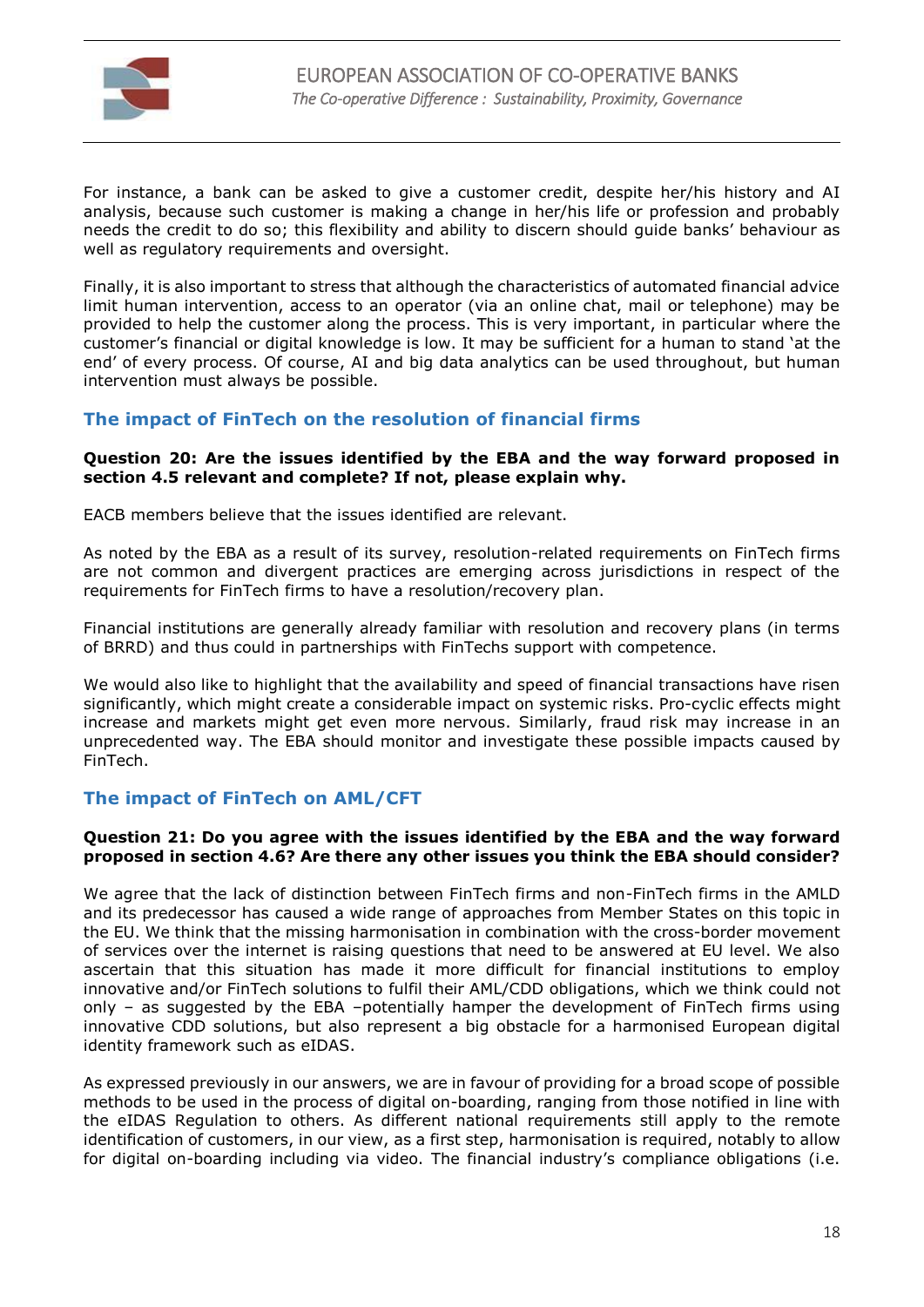

KYC, AML, etc.) could be more efficient if there were a regulatory framework that allowed public/private institutions (indistinctly) to provide services related to KYC.

Moreover, in our view the EBA's finding that, considering the EU's AML/CFT framework, not all FinTech firms have been designated as 'obliged entities' in all Member States, even where they provide similar services to firms that have been designated as such, is a huge issue for scrutiny.

This being said, reading Art. 18(3) of Directive (EU) 2015/849, which states '*When assessing the risks of money laundering and terrorist financing, Member States and obliged entities shall take into account at least the factors of potentially higher-risk situations set out in Annex III',* in conjunction with the list of factors and types of evidence of potentially higher risk listed in Annex III (point (2) letter (e): '*Product, service, transaction or delivery channel risk factors: new products and new business practices, including new delivery mechanism, and the use of new or developing technologies for both new and pre-existing products;'*), we can conclude that FinTech firms might be classified as an ML/FT high-risk business by nature.

EACB members think there must be a clear definition on the categorisation of *'obliged entities'* under the AMLD, to make the coverage of FinTechs transparent – hence avoiding the possibility of loopholes for fraudulent vehicles.

For this reasons, EACB members share the EBA's view that it may be appropriate to explore further how different national approaches to classifying FinTech firms for AML/CFT purposes influence the money laundering and terrorist financing risks affecting the internal market. Surveying national approaches could help to define a common perimeter of Fintech firms '*obliged entities'* to AML/CFT for all European Member States.

Indeed, the BCBS in its survey warns that financial players may be outside the scope of banking sector regulation and subject to less stringent AML/CFT rules than are banks. If not proportionate to the AML/CFT risks, these regulatory gaps or loopholes may lead to some distortion of competition, which may violate the level playing field principle and lead to increased potential for financial crime.

We also think that the EBA should look into already existing, more or less unregulated systems such as Bitcoin, or even more anonymous Zerocoin, Monero or Hawala systems.

### **Question 22: What do you think are the biggest money laundering and terrorist financing risks associated with FinTech firms? Please explain why.**

EACB members believe the most critical money laundering and terrorist financing risks concerning FinTechs arise from alternative payment services, trading, virtual currencies and other payment instruments, crowdfunding and crowdinvesting. The source of funds is a basic element of the Know-Your-Customer-Principle and therefore one of the most crucial parts of daily AML work. If the risk-based approach and the AML regulations do not apply to FinTechs, the consequence will be competitive disadvantage for obliged entities and a setback of money laundering regulation in general. Fighting money laundering and terrorist financing would be aggravated if the banking industry standards for continuous monitoring of the customer and his transactions, built over years, were to be lowered or simply not applied to FinTech firms.

Systems in the DLT field that feature the promise of total anonymity might also attract moneylaundering activities. Peer-to-peer transactions require some kind of monitoring when there is the risk of bypassing regulation and oversight.

Recent cases of identity theft and phishing are also a matter of concern for financial institutions that worry about losing the trust of their customers once a security breach surfaces.